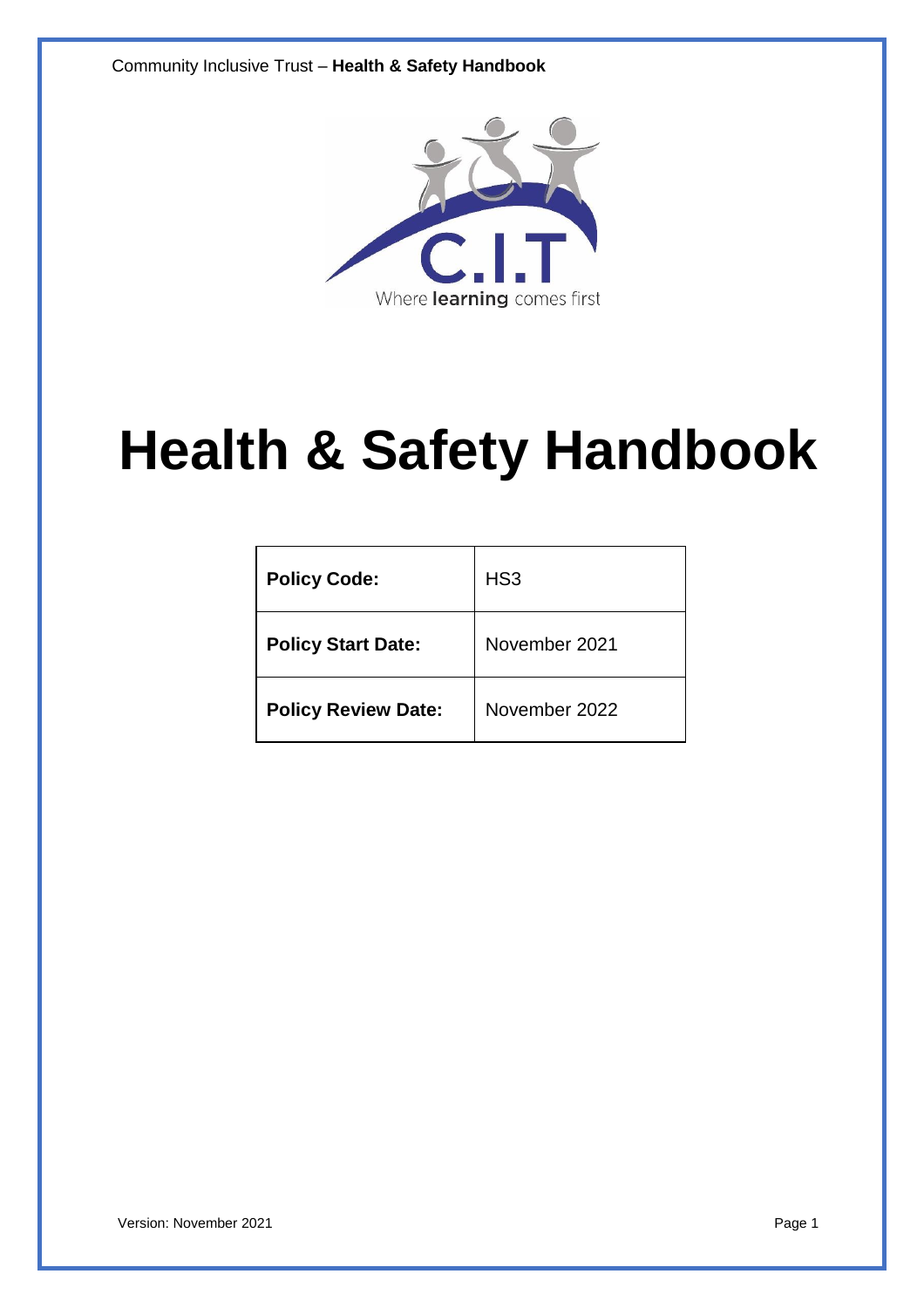# **Contents**

|                 | 2. Health and Safety Policy Statement:  Error! Bookmark not defined.             |  |
|-----------------|----------------------------------------------------------------------------------|--|
| 3.              |                                                                                  |  |
|                 |                                                                                  |  |
| 5.              | Arrangements for Health and Safety (A to F):  Error! Bookmark not defined.       |  |
|                 | 6. Arrangements for Health and Safety (G to Z): Error! Bookmark not defined.     |  |
|                 | 7. Health and Safety Handbook Acknowledgement Form: Error! Bookmark not defined. |  |
|                 |                                                                                  |  |
| 9.              |                                                                                  |  |
| 10 <sub>1</sub> |                                                                                  |  |
|                 | 11. Amendments to the Document: Error! Bookmark not defined.                     |  |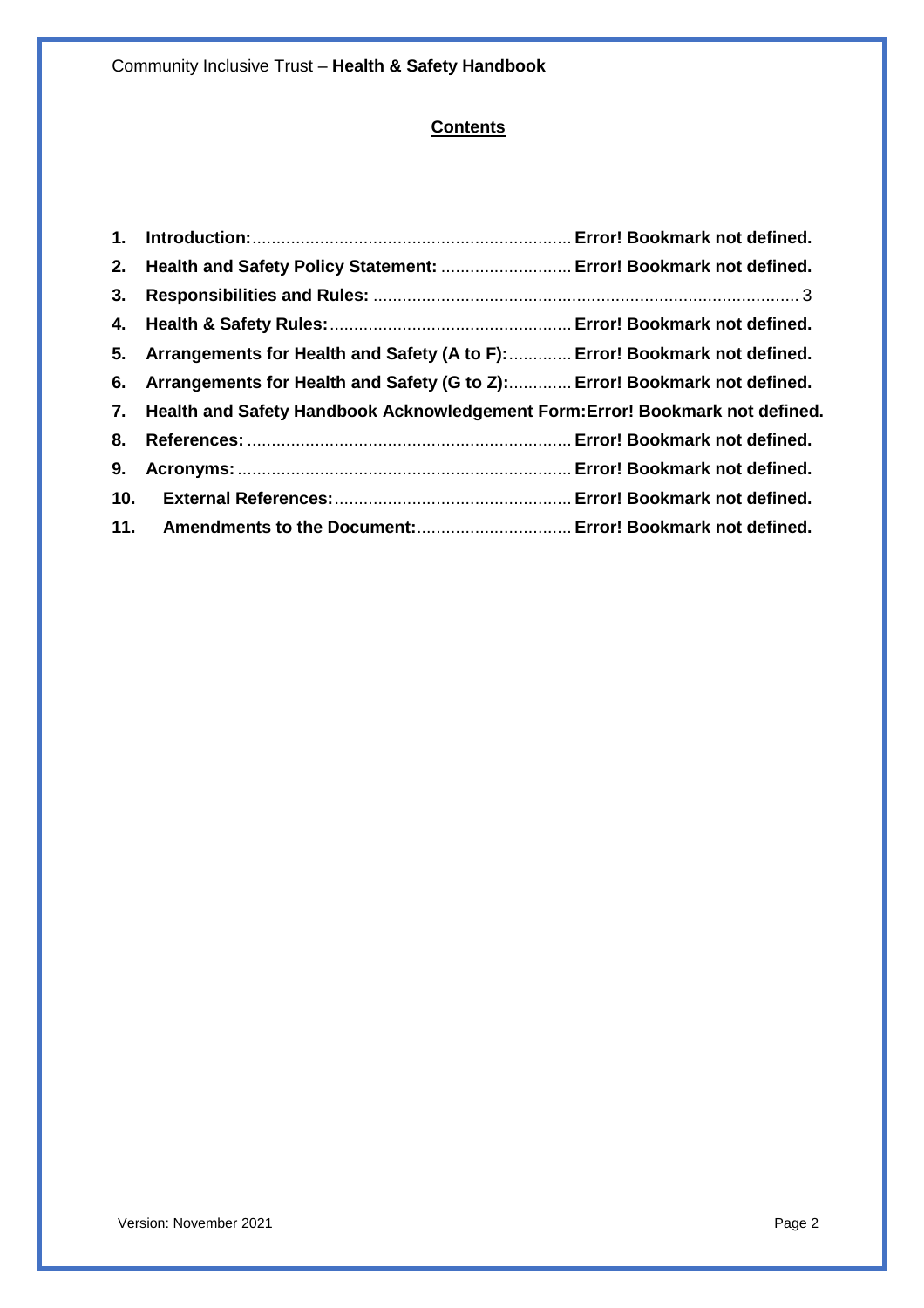#### **1. Introduction**

- 1.1 This handbook contains the health and safety information you require to comply with the Community Inclusive Trust's Health & Safety Policy. After reading it you will be required to sign to confirm that it has been brought to your attention. If you have any queries regarding the contents, please do not hesitate to ask.
- 1.2 CIT Academies takes its responsibility for health and safety very seriously and is committed to a programme of progressive improvement that requires input from all its employees. If you see anything during your work that gives rise to a concern you are positively encouraged to report it to your manager.
- 1.3 Safety is everyone's responsibility and that includes you.

#### **2. Health and Safety Policy Statement:**

- 2.1 CIT Academies recognises that it has a legal duty of care towards protecting the health and safety of its employees, pupils and others who may be affected by the school's activities.
- 2.2 In order to discharge its responsibilities, the management of each school will:
	- 2.2.1 Bring this Policy Statement to the attention of all employees;
	- 2.2.2 Carry out and regularly review risk assessments to identify proportionate and pragmatic solutions to reducing risk;
	- 2.2.3 Communicate and consult with our employees on matters affecting their health and safety;
	- 2.2.4 Comply fully with all relevant legal requirements, codes of practice and regulations at International, national and local levels;
	- 2.2.5 Eliminate risks to health and safety, where possible, through selection and design of materials, buildings, facilities, equipment and processes;
	- 2.2.6 Encourage staff to identify and report hazards so that we can all contribute towards improving safety;
	- 2.2.7 Ensure that emergency procedures are in place at all locations for dealing with health and safety issues;
	- 2.2.8 Maintain our premises, provide and maintain safe plant and equipment;
	- 2.2.9 Only engage contractors who are able to demonstrate due regard to health & safety matters;
	- 2.2.10 Provide adequate resources to control the health and safety risks arising from our work activities;
	- 2.2.11 Provide adequate training and ensure that all employees are competent to do their tasks;
	- 2.2.12 Provide an organisational structure that defines the responsibilities for health and safety;
	- 2.2.13 Provide information, instruction and supervision for employees;
	- 2.2.14 Regularly monitor performance and revise policies and procedures to pursue a programme of continuous improvement.
- 2.3 This Health and Safety Policy will be reviewed at least annually and revised as necessary to reflect changes to the school activities and any changes to legislation. Any changes to the Policy will be brought to the attention of all employees.

## **3. Responsibilities and Rules:**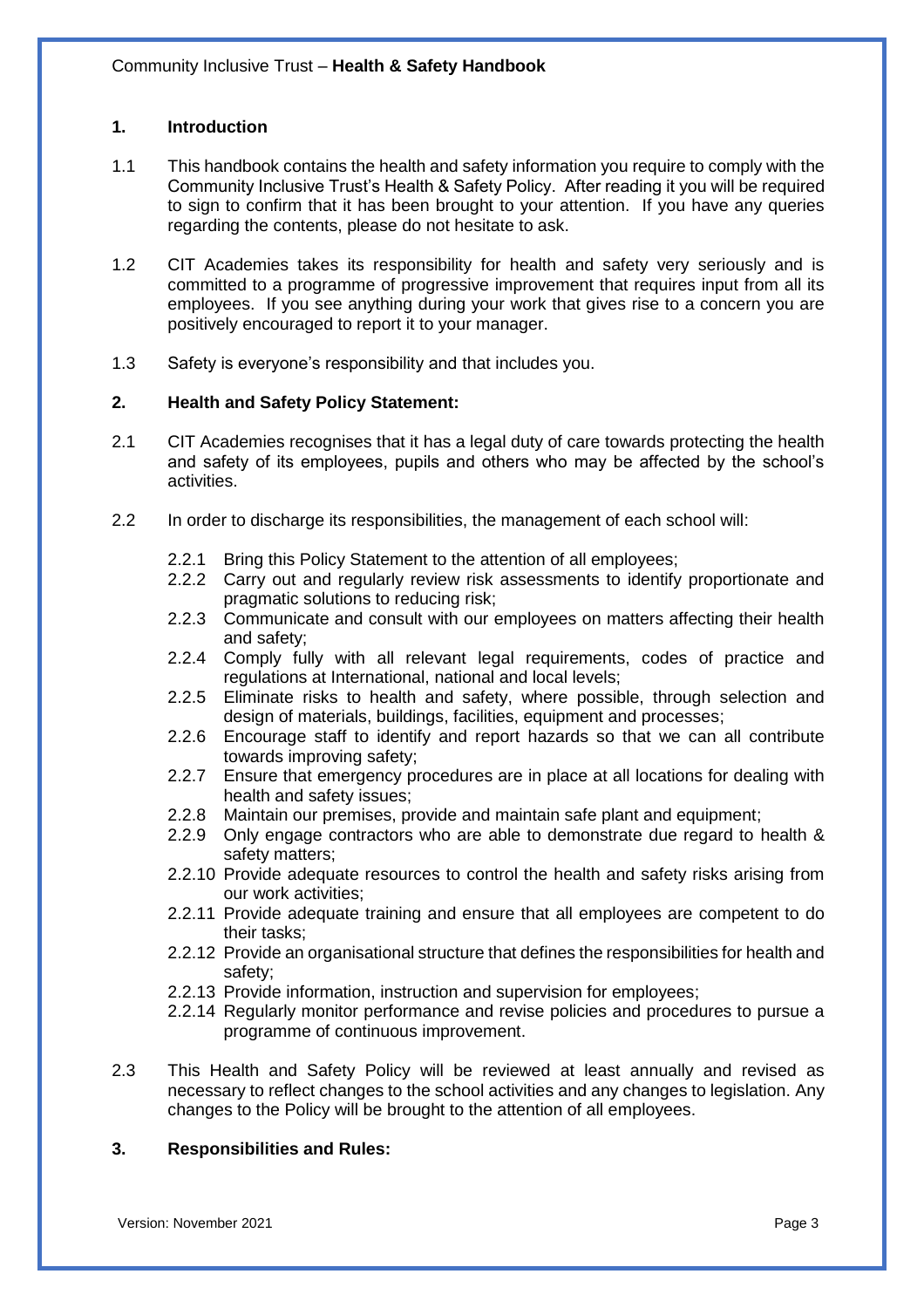- 3.1 CIT Academies will take all reasonable steps to identify and reduce hazards to a minimum. To assist in this all staff and pupils must be aware of their own and others personal safety, and in any of the schools' activities, both on and off site.
- 3.2 Employees All employees must:
	- 3.2.1 Take reasonable care of their own safety;
	- 3.2.2 Take reasonable care of the safety of others affected by their actions;
	- 3.2.3 Observe the safety rules;
	- 3.2.4 Comply with the Health and Safety Policy;
	- 3.2.5 Conform to all written or verbal instructions given to them to ensure their personal safety and the safety of others;
	- 3.2.6 Dress sensibly and safely for their particular working environment or occupation;
	- 3.2.7 Conduct themselves in an orderly manner in the work place and refrain from any antics or pranks;
	- 3.2.8 Use all safety equipment and/or protective clothing as directed;
	- 3.2.9 Avoid any improvisations of any form which could create an unnecessary risk to their personal safety and the safety of others;
	- 3.2.10 Maintain all equipment in good condition and report defects to their supervisor;
	- 3.2.11 Report any safety hazard or malfunction of any item of plant or equipment to their supervisor;
	- 3.2.12 Report all accidents to their supervisor whether an injury is sustained or not;
	- 3.2.13 Attend as requested any health and safety training course;
	- 3.2.14 Observe all laid down procedures for processes, materials and substances used;
	- 3.2.15 Observe the fire evacuation procedure and the position of all fire equipment and fire exit routes.
- 3.3. Pupils All pupils must:
	- 3.3.1 Co-operate with Teachers and school staff on health and safety matters;
	- 3.3.2 Not interfere with anything provided to safeguard their own health and safety;
	- 3.3.3 Take reasonable care of their own health and safety;
	- 3.3.4 Report all health and safety concerns to a Teacher.

#### **4.0 Health & Safety Rules:**

- 4.1 General:
	- 4.1.1 It is the duty of all employees to co-operate with the Trust Board in fulfilling our legal obligations in relation to health and safety.
	- 4.1.2 Employees must not intentionally or recklessly interfere with anything provided in the interests of health, safety or welfare.
	- 4.1.3 Employees are required to notify to management of any unsafe activity, item or situation.
- 4.2 Working Practices:
	- 4.2.1 Employees must not operate any item of plant or equipment unless they have been trained and authorised.
	- 4.2.2 Employees must make full and proper use of all equipment guarding.
	- 4.2.3 Employees must not clean any moving item of plant or equipment.
	- 4.2.4 Employees must not make any repairs or carry out maintenance work of any description unless authorised to do so.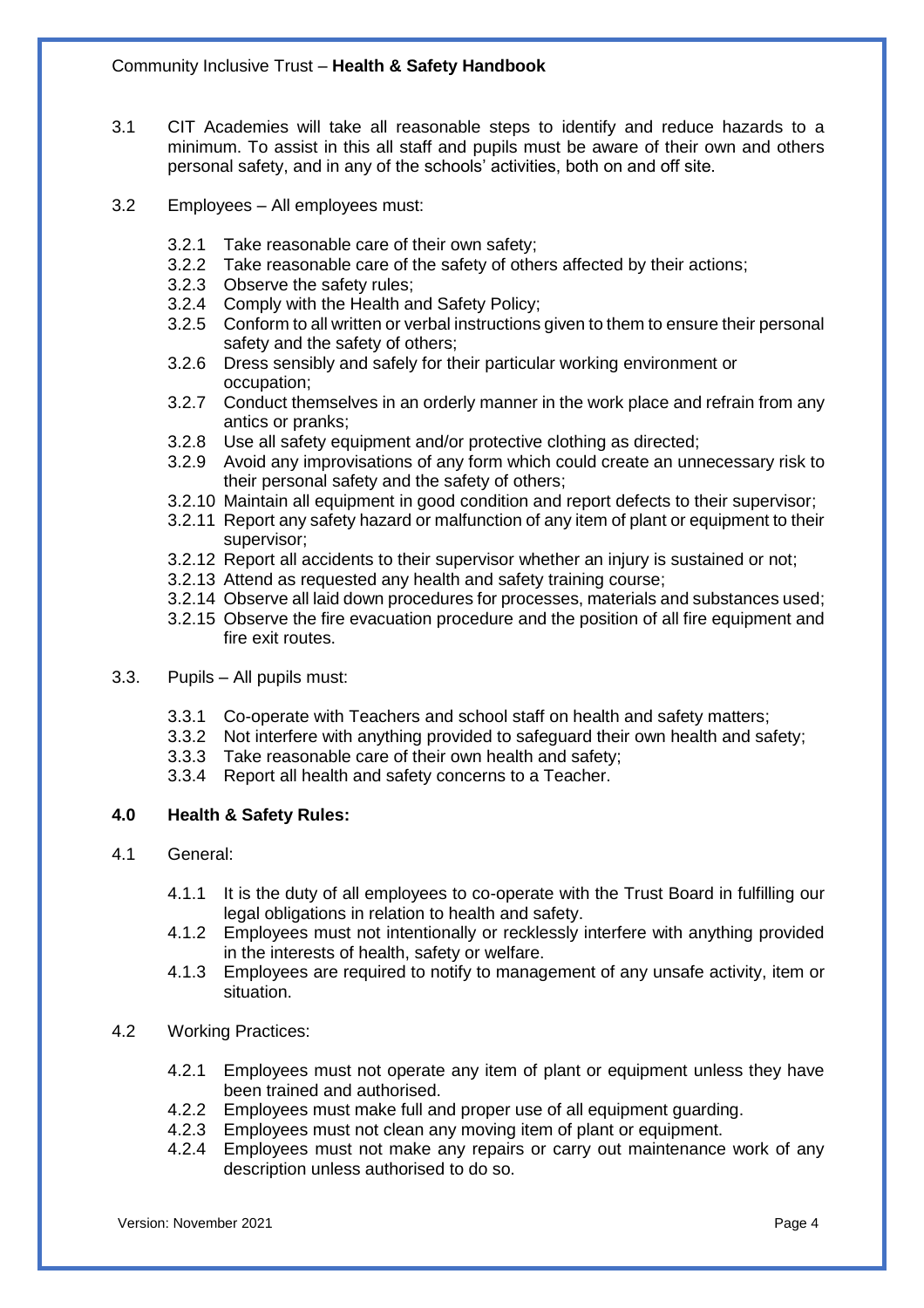- 4.2.5 Employees must use all substances, chemicals, liquids etc., in accordance with all written instructions.
- 4.2.6 Employee must not smoke except in prescribed areas.
- 4.3 Hazards/Warning Signs and Notices:
	- 4.3.1 Employees must comply with all hazard/warning signs and notices displayed on the premises.
- 4.4 Working Conditions/Environment:
	- 4.4.1 Employees must make proper use of all equipment and facilities provided to control working conditions/ environment.
	- 4.4.2 Employees must keep stairways, corridors, classrooms and work areas clear and in a clean and tidy condition.
	- 4.4.3 Employees must dispose of all rubbish, scrap and waste materials using the facilities provided.
	- 4.4.4 Employees must clear up any spillage or liquids in the prescribed manner.
	- 4.4.5 Employees must deposit all waste materials and substances at the correct disposal points and in the prescribed manner.
- 4.5 Protective Clothing and Equipment:
	- 4.5.1 Employees must use all items of protective clothing/equipment provided as instructed.
	- 4.5.2 Employees must store and maintain protective clothing/equipment in the approved manner.
	- 4.5.3 Employees must report any damage, loss, fault or unsuitability of protective clothing/equipment to their supervisor.
- 4.6 Fire Precautions:
	- 4.6.1 Employees must comply with all laid down emergency procedures.
	- 4.6.2 Employees must not obstruct any fire escape route, fire equipment or fire doors.
	- 4.6.3 Employees must not misuse any firefighting equipment provided.
	- 4.6.4 Employees must report any use of firefighting equipment to their supervisor.
- 4.7 Accidents:
	- 4.7.1 Employees must seek medical treatment for work related injuries they receive by contacting a designated first aider. Upon returning from treatment they must report the incident to their supervisor.
	- 4.7.2 Employees must ensure that any accident or injury treatment is properly recorded in the Accident Book.
	- 4.7.3 Employees must notify management of any incident in which damage is caused to property.
- 4.8 Health:
	- 4.8.1 Employees must report to management any medical condition or medication which could affect the safety of themselves or others.
	- 4.8.2 Employees must co-operate with the management on the implementation of the medical and occupational health provisions.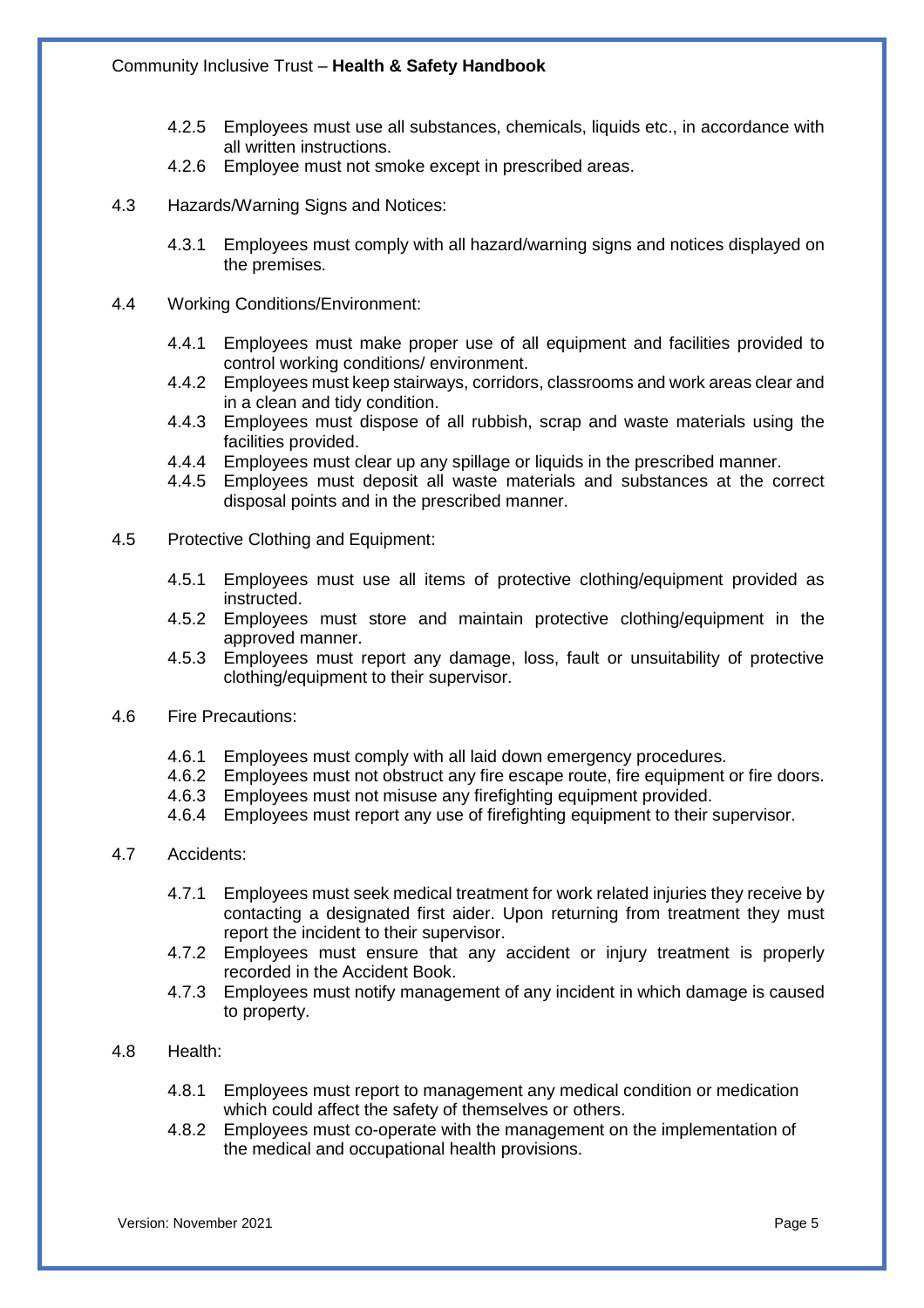- 4.9 School Transport:
	- 4.9.1 Drivers must carry out prescribed checks of vehicles prior to use and in conjunction with the laid down checking procedure.
	- 4.9.2 Employees must not drive or operate any vehicles for which they do not hold the appropriate driving licence or permit.
	- 4.9.3 Employees must not carry unauthorised passengers or unauthorised loads.
	- 4.9.4 Employees must not use vehicles for unauthorised purposes.<br>4.9.5 Employees must not load vehicles above the stated capacity.
	- 4.9.5 Employees must not load vehicles above the stated capacity.<br>4.9.6 Employees must not drive or operate vehicles whilst suffering
	- 4.9.6 Employees must not drive or operate vehicles whilst suffering from a medical condition or illness that may affect their driving or operating ability.
	- 4.9.7 Employees must not drive whilst using a mobile phone or any other electronic device.
- 4.10 Rules Covering Gross Misconduct:
	- 4.10.1 An employee will be liable to summary dismissal if they are found to have acted in any of the following ways;
	- 4.10.2 A serious or wilful breach of Safety Rules,
	- 4.10.3 Unauthorised removal or interference with any guard or protective device,
	- 4.10.4 Unauthorised operation of any item of plant or equipment,
	- 4.10.5 Unauthorised removal of any item of first aid equipment,
	- 4.10.6 Wilful damage to, misuse of or interference with any item provided in the interests of Health and Safety or welfare at work,
	- 4.10.7 Unauthorised removal or defacing or any label, sign or warning device,
	- 4.10.8 Horseplay or practical jokes which could cause accidents,
	- 4.10.9 Making false statements or in any way deliberately interfering with evidence following an accident or dangerous occurrence,
	- 4.10.10 Misuse of any item of equipment, utensil, fitting/ fixture, vehicle or electrical equipment,
	- 4.10.11 Deliberately disobeying an authorised instruction.

#### **5. Arrangements for Health and Safety (A to F):**

- 5.1 Accident, Incident and Ill-Health Recording, Reporting and Investigation.
	- 5.1.1 If you have an accident whilst in the course of carrying out your work, you must report the accident, however small, to a First Aider.
	- 5.1.2 First aid boxes are sited around the school.
	- 5.1.3 You must ensure details of the accident are recorded in the Accident Report Form/Accident Book/Online portal. All staff must make themselves familiar with the location of the nearest first aid point, the names of the first aid personnel and the location of the Accident Book. All near misses must also be reported to the Head of School/Head Teacher as soon as possible so that action can be taken to investigate the causes and to prevent recurrence.

#### 5.2 Definitions:

- 5.2.1 An accident is an unplanned event that causes injury to persons, damage to property or a combination of both.
- 5.2.2 A near miss/incident is an unplanned event that does not cause injury or damage, but could do so.
- 5.2.3 A work-related illness is a prescribed illness that is obtained by an employee through the course of work or from a non-employee as a result of activities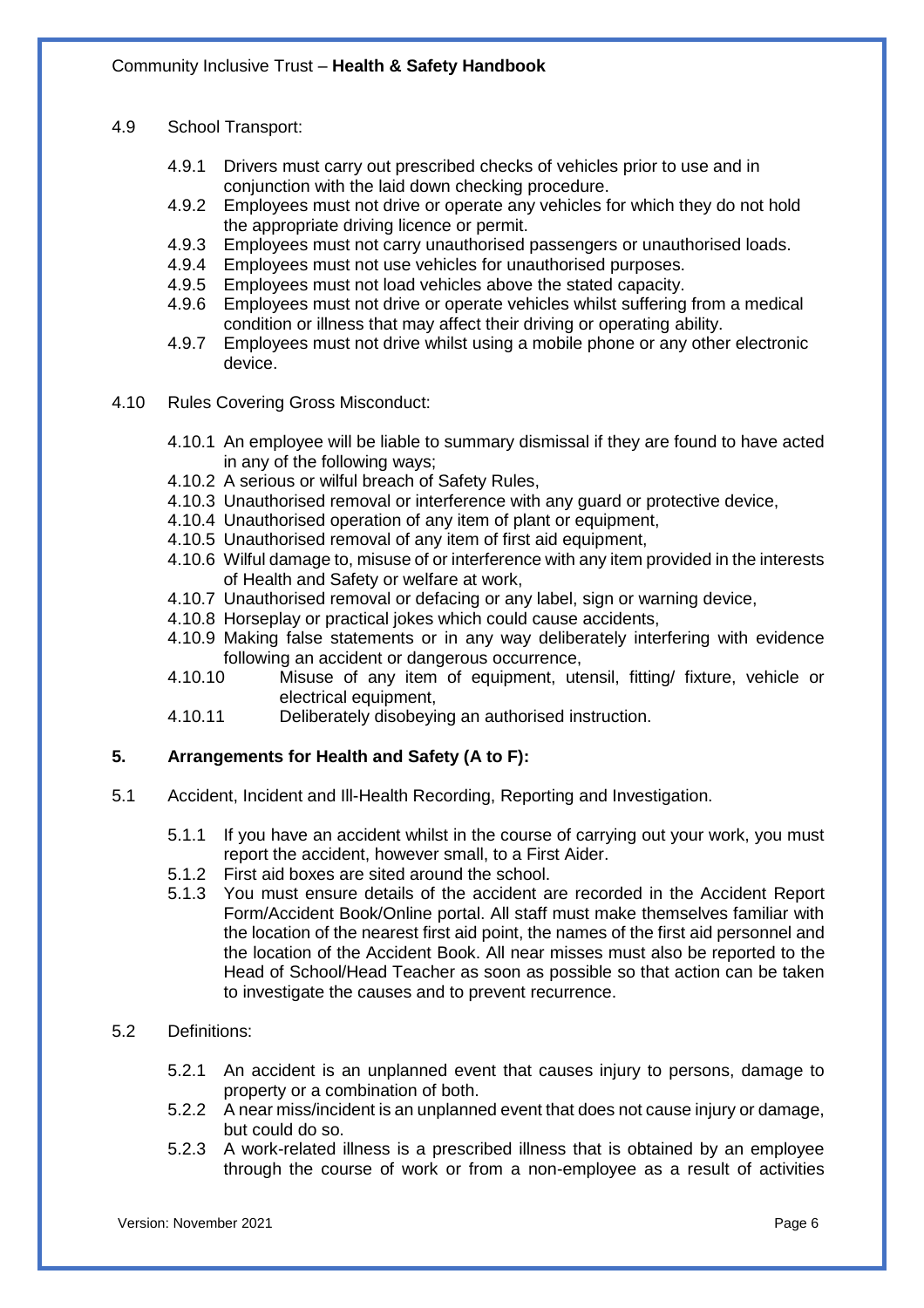carried out by the school.

- 5.3 Asbestos:
	- 5.3.1 CIT Academies will protect employees, pupils and other persons potentially exposed to asbestos as far as is reasonably practicable. Everyone who needs to know about the presence of asbestos will be alerted. No one will be allowed to start any work that could disturb asbestos unless the correct procedures are to be employed. Where a problem arises relating to the condition of asbestos-containing material, the employee must inform the Site Manager.
- 5.4 Communication and Consultation:
	- 5.4.1 CIT Academies has established effective lines of communication so as to involve and consult our employees. These include:
		- 5.4.1.1 Individual conversations, 5.4.1.2 Notice boards,
		- 5.4.1.4 Internal publications,
		- 5.4.1.4 Staff meetings,
		- 5.4.1.5 Health and Safety meetings.



- 5.4.2 In addition, each school displays the 'Health and Safety Law – What You Need To Know' poster on the Notice Board.
- 5.5 Disabled Persons including pupils with Special Educational Needs (SEN):

CIT Academies will give full and proper consideration to the needs of disabled employees, pupils and visitors. To achieve this, each school will:

- 5.5.1 Treat all disabled employees, pupils and visitors with respect and dignity, both in the provision of a safe working environment and in equal access to the school's facilities,
- 5.5.2 Ensure that risk assessments are undertaken of the special needs of the disabled and carry out reasonable adjustments to the premises and/or employment arrangements,
- 5.5.3 Encourage employees with special needs to suggest any premises or task improvements to their line managers,
- 5.5.4 Discipline any employees found treating their disabled colleagues with less than the expected standards of respect and dignity,
- 5.5.5 In an emergency evacuation, ensure suitable plans are in place which will assist disabled people to leave the premises swiftly.
- 5.6 Display Screen Equipment (Computers):

All reasonable steps will be taken by CIT Academies to secure the health and safety of employees who work with display screen equipment.

5.6.1 This policy is aimed at those who regularly use DSE, known as "Users":

5.6.1.1 For continuous periods of more than one hour and 5.6.1.2 For more than 2½ hours per day.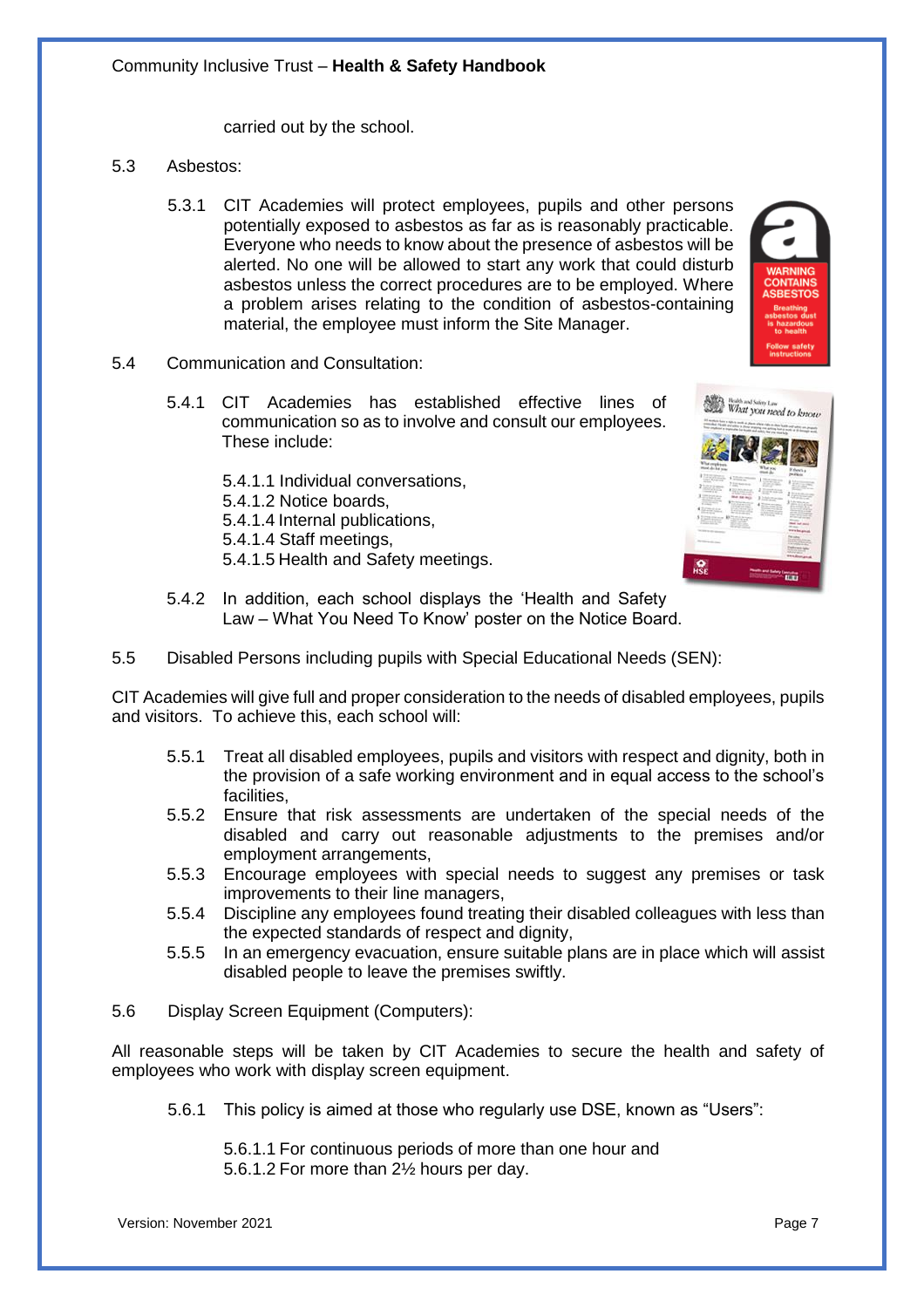- 5.6.2 Typically, this will therefore apply to administrative functions, the teaching of computing skills and other prolonger users. You will be advised if your post allows you to be classed as a "User".
- 5.6.3 Each school will carry out an assessment of each user's workstation and implement necessary measures to remedy any risks found as a result of the assessment.
- 5.7 Eye Tests and Corrective Appliances:

CIT Academies reimburse the cost of eye tests when requested and at regular intervals thereafter or where a visual problem is experienced, at no cost to the employee. Where employees require corrective appliances specifically for use with display screen equipment, the CIT Academies will contribute to the purchase of corrective appliances up to the current cost limit.

#### 5.8 Training

Employees working with display screen equipment (DSE) should comply with the instructions and training given regarding safe workstation set-up and use, including the need for regular changes of activity or breaks and the use of the equipment provided.

5.9 Health

Employees should inform their manager of any disability or health condition which may affect their ability to work using display screen equipment or be affected by working with DSE. In addition, they should also report any discomfort or health concern believed to be associated with the use of DSE. Any health information will be treated confidentially.

- 5.9.1 Display Screen Equipment (DSE)/Visual Display Unit (VDU). Some practical tips. Getting Comfortable:
	- 5.9.1.1 Adjust your chair and VDU to find the most comfortable position for your work.

As a broad guide, your lumbar should be supported by the seat cushion, forearms should be





approximately horizontal and your eyes the same height as the top of the VDU.

5.9.1.2 Make sure you have enough work space to take whatever documents or other equipment you need.

5.9.1.3 Try different arrangements of keyboard, screen, mouse and documents to find the best arrangement for you. A document holder may help

you avoid awkward neck and eye movements.

5.9.1.4 Arrange your desk and VDU to avoid glare, or bright reflections on the screen. This will be easiest if neither you nor the screen is directly facing windows or bright lights. Adjust curtains or blinds to prevent unwanted light.

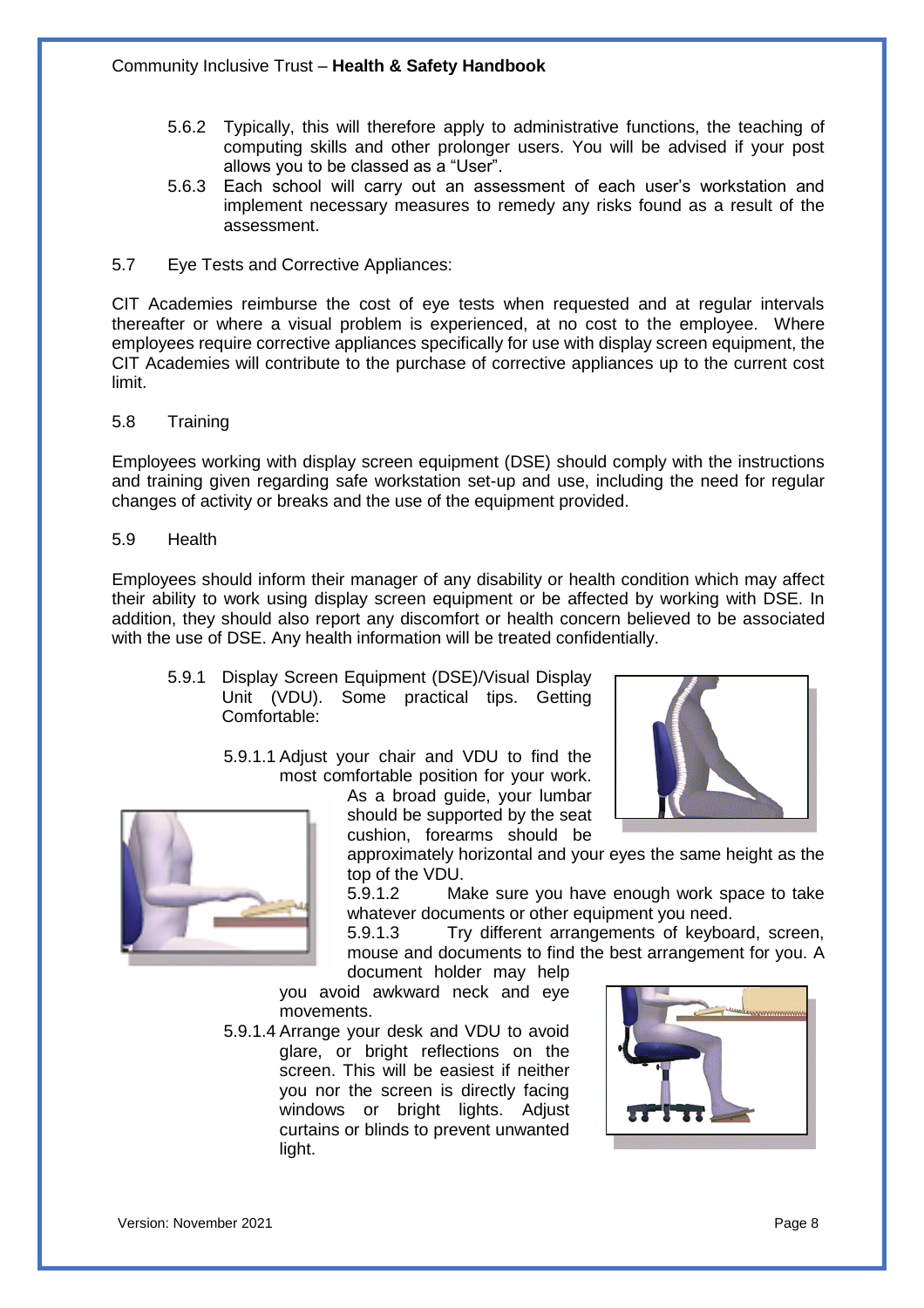- 5.9.1.5 Make sure there is space under your desk to move your legs freely. Move any obstacles such as boxes or equipment.
- 5.9.1.6 Avoid excess pressure from the edge of your seat on the backs of your legs and knees. A footrest may be helpful, particularly for smaller users.
- 5.9.2 Keying in:
	- 5.9.2.1 Adjust your keyboard to get a good keying position. A space in front of the keyboard is sometimes helpful for resting the hands and wrists when not keying.
	- 5.9.2.2 Try to keep your wrists straight when keying. Keep a soft touch on the keys and do not overstretch your fingers Good keyboard technique is important.
- 5.9.3 Using a Mouse
	- 5.9.3.1 Position the mouse within easy reach, so it can be used with the wrist straight. Sit upright and close to the desk so you do not have to work with your mouse arm stretched. Move the keyboard out of the way if it is not being used.
	- 5.9.3.2 Support your forearm on the desk and do not grip the mouse too tightly.
	- 5.9.3.3 Rest your fingers lightly on the buttons and do not press them hard.
- 5.9.4 Reading the screen:
	- 5.9.4.1 Adjust the brightness and contrast controls on the screen to suit lighting conditions in the room.
	- 5.9.4.2 Make sure the screen surface is clean.
	- 5.9.4.3 In setting up software, choose options giving text that is large enough to read easily on your screen, when you are sitting in a normal, comfortable working position. Select colours that are easy on the eye (avoid red text on a blue background, or vice-versa).
	- 5.9.4.4 Individual characters on the screen should be sharply focused and should not flicker or move. If they do, the VDU may need servicing or adjustment.
- 5.9.5 Posture and Breaks:
	- 5.9.5.1 Do not site in the same position for long periods. Make sure you change your posture as often as practicable. Some movement is desirable, but avoid repeated stretching to reach things you need (if this happens a lot, rearrange your workstation).
	- 5.9.5.2 Most jobs provide opportunities to take a break from the screen, e.g. to do filing or photocopying. Make use of them. If there are no such natural breaks in your job, your employer should plan for you to have rest breaks. Frequent short breaks are better than fewer long ones.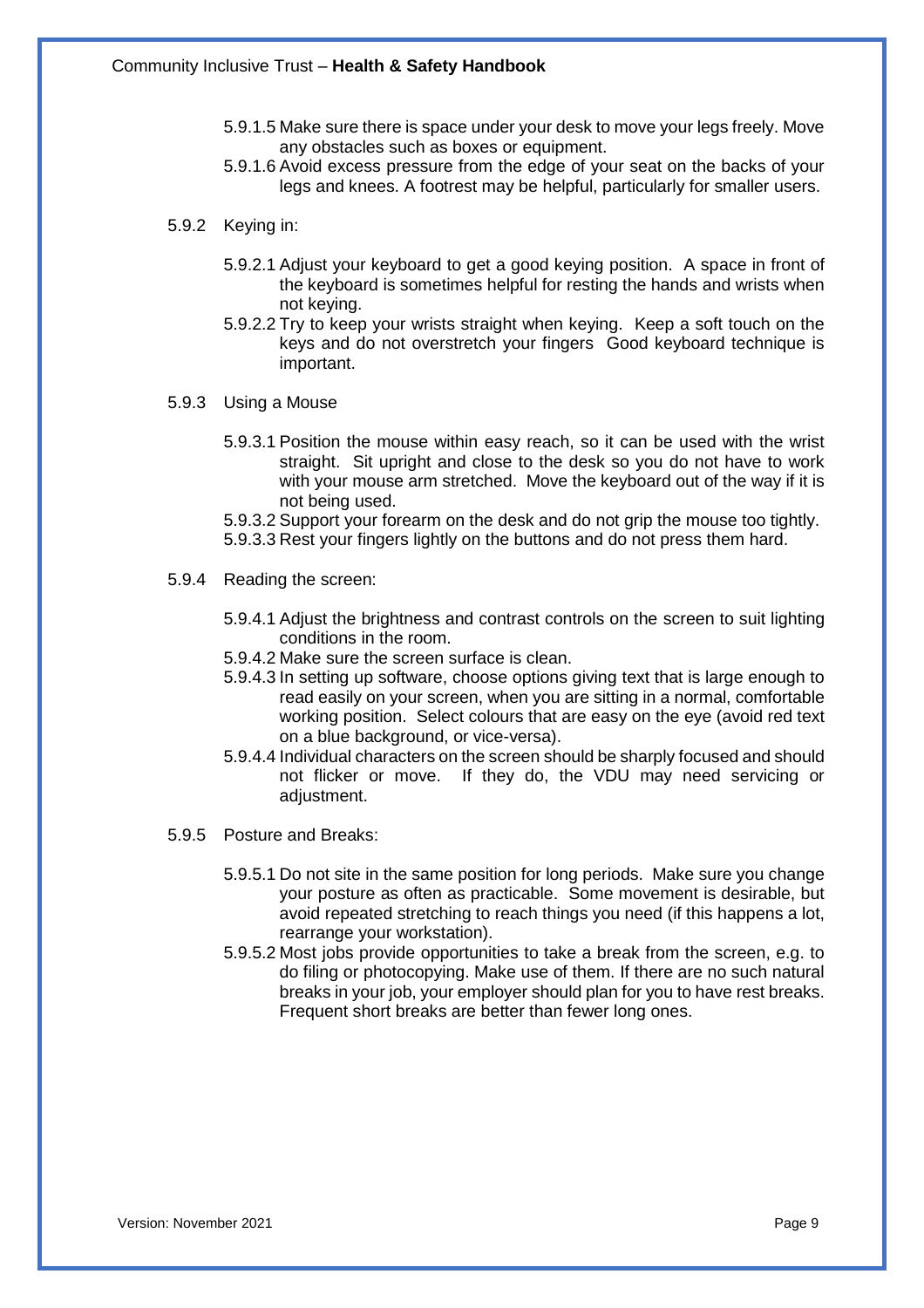

- 5.10 Drivers will remain responsible for their safety and others and must comply with the Highway Code and Road Traffic Act.
	- 5.10.1 It is the responsibility of drivers to inform their school of:
		- 5.10.1.1 Anything that could affect their driving, e.g. health conditions or injuries, use of prescribed medication.
		- 5.10.1.2 Changes to licence such as limitations, offences recorded, period bans.
		- 5.10.1.3 Vehicle defects that affect ability/safety to drive.
		- 5.10.1.4 Any accidents/incidents that occurred whilst driving on behalf of the school.

5.10.2 Before driving, drivers must:

- 5.10.2.1 Review the need to travel.
- 5.10.2.2 Have a valid licence for the vehicle they are driving.
- 5.10.2.3 Carry out a pre-use vehicle check.
- 5.10.2.4 Allow sufficient time to drive allowing for traffic, poor weather and rest breaks.
- 5.10.2.5 Ensure sufficient rest.
- 5.10.2.6 Be physically fit, with zero alcohol level and not under the influence of drugs that may affect the ability to drive.
- 5.10.2.7 Adjust their driving position, head restraints and mirrors to ensure maximum comfort and safety.

5.10.3 Whilst driving, drivers must:

Version: November 2021 **Page 10** Page 10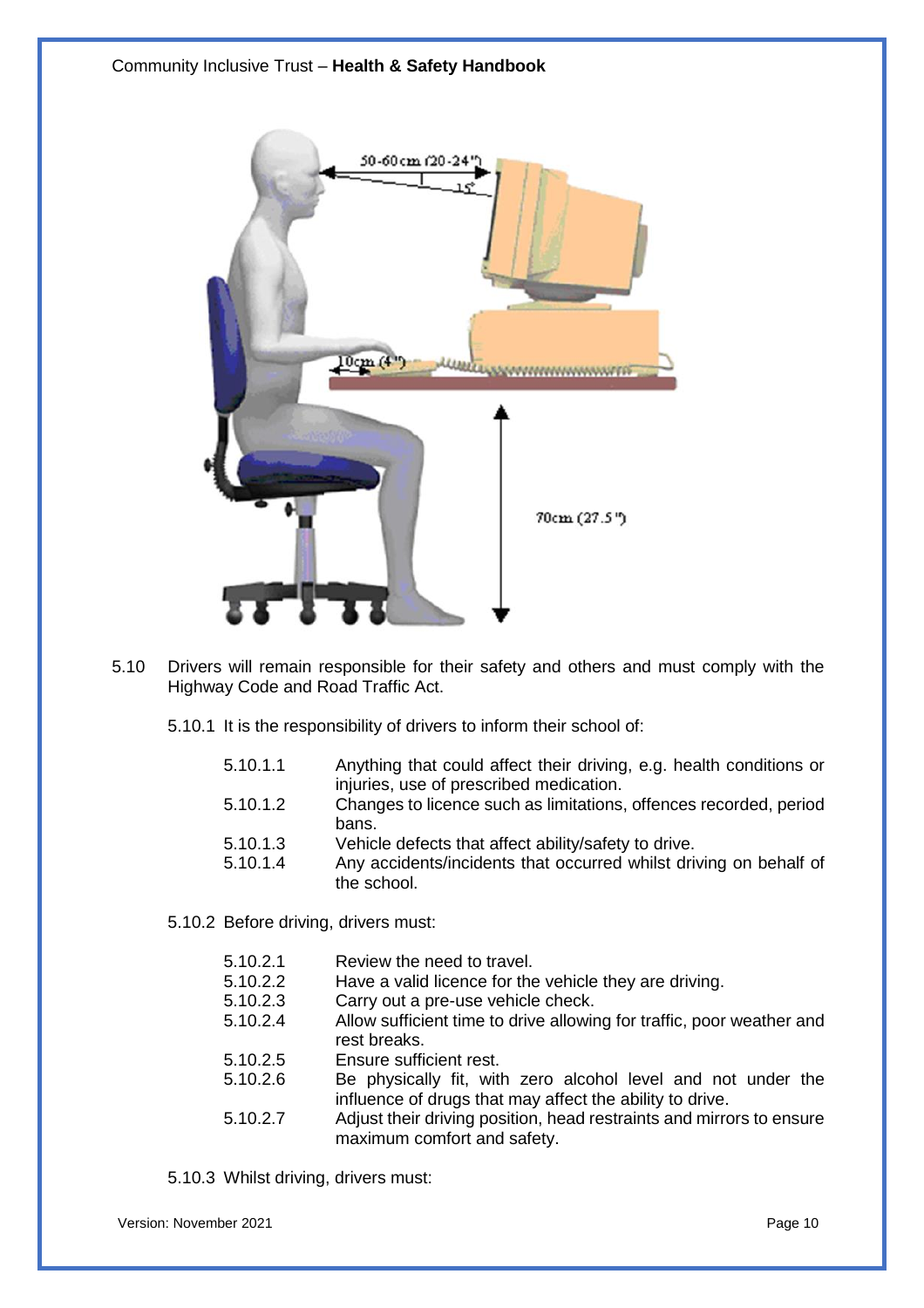#### 5.11 Minibus Driver Training

The absolute minimum requirements to comply with our insurance are that the drivers:

- 5.11.1 Are over the age of 21;
- 5.11.2 Have category D1 on their licence;
- 5.11.3 Minibuses Under 3.5 Tonnes minibuses weighing 3.5 tonnes or less can be driven on a car licence, but if the weight of passengers and luggage take the vehicle over 3.5 tonnes, you must have a D1 on your licence.
- 5.11.4 Have at least two years' experience as a qualified driver.
- 5.11.5 Hold a current full driving licence with no more than 6 penalty points. If a driver has less than 6 points, the driver may still be precluded if the points are for dangerous driving.
- 5.12 Prior to transporting students for the first time, all drivers will be given the opportunity of either a vehicle familiarisation session to include:
	- 5.12.1 Daily vehicle checks;
	- 5.12.2 Pre-journey checks;
	- 5.12.3 General driving safety;
	- 5.12.4 Road testing;
	- 5.12.5 Emergency stop;
	- 5.12.6 Use of mirrors and indicators;
	- 5.12.7 Reversing using mirrors only;
	- 5.12.8 Passenger safety;
	- 5.12.9 Passenger comfort.
- 5.13 All new drivers will be added to the list of authorised minibus drivers. Staff who passed the test to drive a car after 1st January 1998 are required to successfully complete a PSV test to drive the minibus.
- 5.14 Drivers' Hours. It is CIT Academies policy that if there is a trip which involves a driver being in charge on an extended day, then a second adult should accompany the party and that person should be competent to share the driving to reduce the possibility of driver fatigue. An extended day is anything beyond 7.00 pm when the teacher started work at 8.45 am. This requirement is non-negotiable.
- 5.15 Drivers' responsibilities. Whilst the school will ensure a weekly check of the condition of the minibuses, drivers are responsible for completing the following checks before embarking on their trips:
	- 5.15.1 Do a visual inspection of the minibuses which includes tyre pressure checks and that the windscreen and glass is clean and can be seen through.
	- 5.15.2 Check brakes to see that they are functioning correctly.
	- 5.15.3 Ensure that mirrors and seat are in the correct driving position.
	- 5.15.4 Check that all lights are functioning correctly.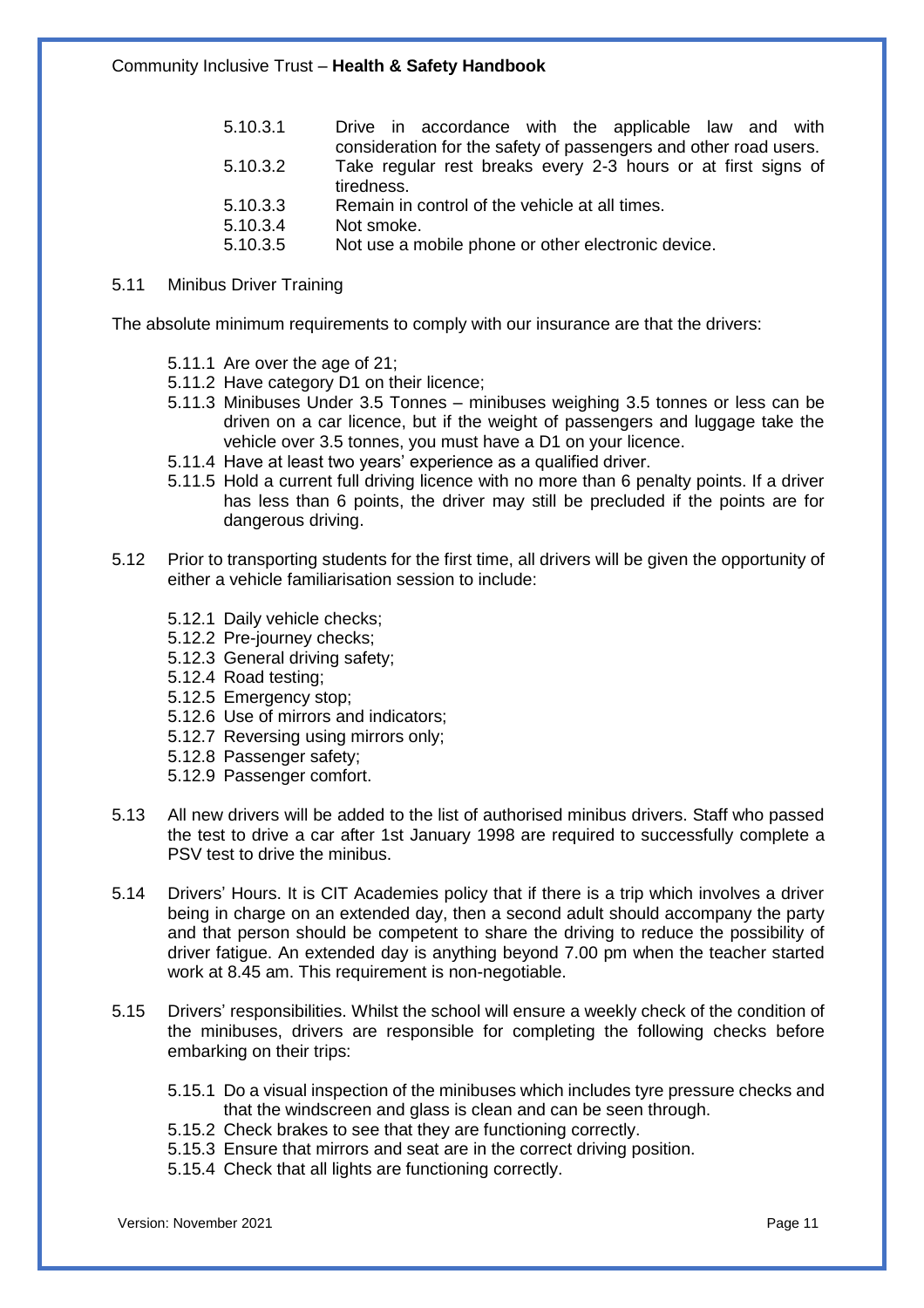- 5.15.5 Ensure that all seat belts are being worn. This includes all passengers, who must wear a seat belt.
- 5.15.6 Ensure that the windscreen washer system works and that wipers are functioning correctly.
- 5.15.7 Ensure that the vehicle is correctly loaded and that no more than sixteen passengers are being carried.
- 5.15.8 Emergency exits must not be blocked.
- 5.15.9 Ensure that all doors are correctly closed.<br>5.15.10 Check that you have enough fuel for
- 5.15.10 Check that you have enough fuel for your journey.<br>5.15.11 As soon as possible after moving off, the driver sho
- As soon as possible after moving off, the driver should carry out a running brake test and at the same time, check the operation of the seat belts.
- 5.15.12 At intervals throughout the journey, all instruments and warning lights should be checked and necessary action taken if a fault is indicated.
- 5.15.13 Ensure that food and drink are not consumed on the vehicle.
- 5.15.14 Make sure that no rubbish is left on the vehicle and ensure that no malicious damage has occurred to the interior of the vehicle.
- 5.15.15 At the end of the journey the driver must lock and make the vehicle secure. Keys should only be taken just prior to making use of the minibuses. The keys should be returned immediately after use.
- 5.16 Passenger responsibilities:
	- 5.16.1 Should wear seat belts and always remain in their seats until instructed otherwise.
	- 5.16.2 Should never distract the driver by shouting, etc.
	- 5.16.3 Students should not eat or drink on the vehicle.
	- 5.16.4 Must make sure that escape routes are not blocked by bags, etc.
	- 5.16.5 Students are ambassadors of the academy and must never bring its name into disrepute by gesturing, etc.
	- 5.16.6 Passengers found to have vandalised the minibuses may face a ban from using it again and be required to pay for damages.
- 5.17 Accident procedures. If an accident occurs and any personal injury or damage to third party property is involved, then the driver must stop. He/she must be prepared to give his name and address and details of the owner of the vehicle to a Police Officer or any other person having reasonable grounds to ask. If for any reason the driver is not able to give these details then he/she must report in person to a Police Station as soon as practically possible, otherwise an offence is committed, and in any event not later than twenty-four hours afterwards. Report the accident immediately to the school and complete the appropriate forms for onward transmission to our insurers.
- 5.18 Breakdown and Recovery. The minibuses are covered for breakdown and recovery. Details of how to contact the provider and our membership numbers are in the minibus.
- 5.19 First Aid. All minibuses contain first aid boxes which are checked at the end of each term. Any use of the first aid kit must be reported as soon as possible thereby maintaining a full kit at all times. The contents of these boxes include:
	- 5.19.1 Antiseptic wipes 5.19.2 Bandages 5.19.3 Assorted adhesive dressings 5.19.4 Plasters 5.19.5 Eye pads 5.19.6 Scissors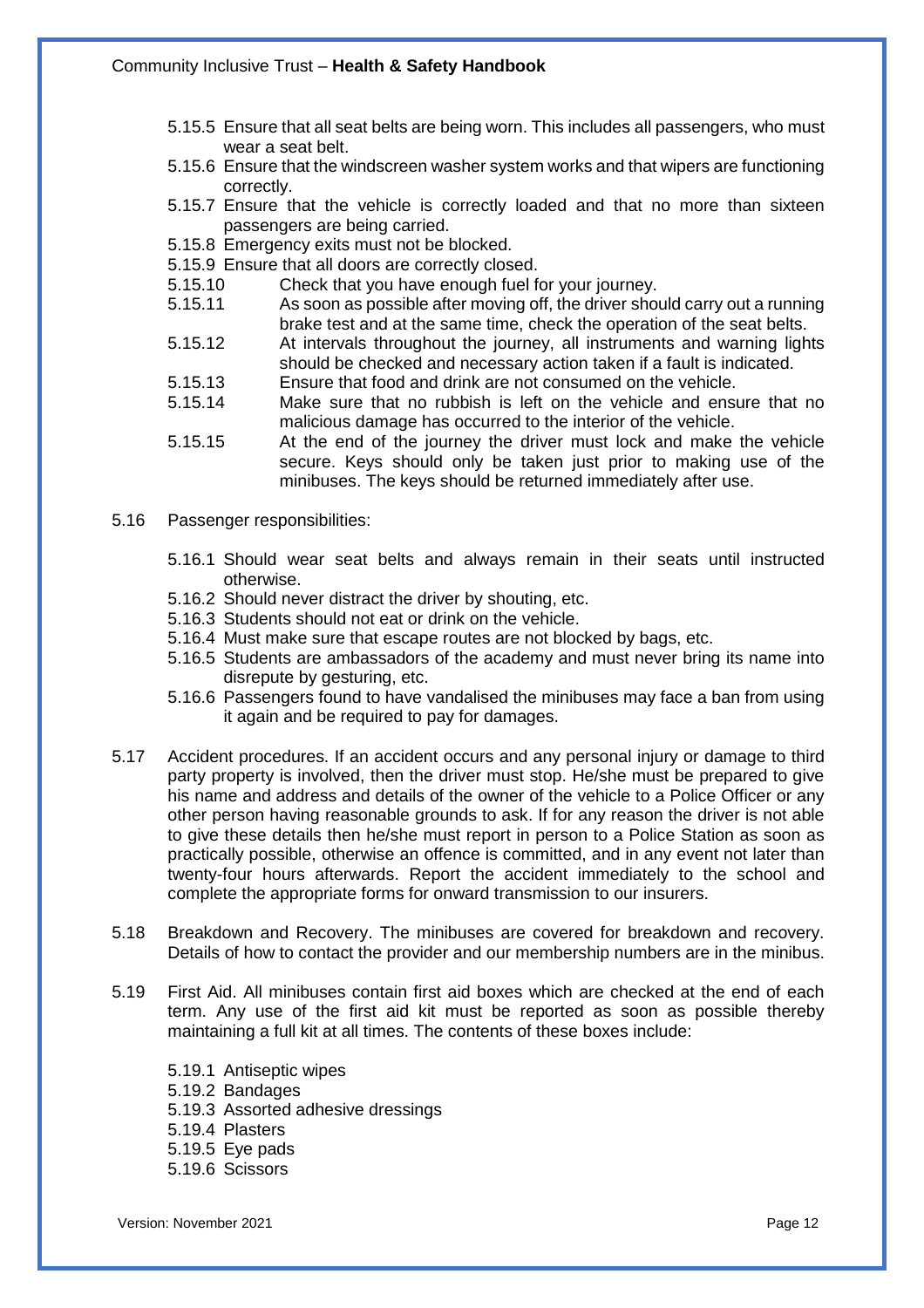- 5.20 Minibuses must not be used for private use.
- 5.21 Weekly checks of the minibuses will be carried out and recorded. Staff who notice any defects in the minibuses should immediately notify the nominated person who will then determine whether or not the vehicle should be taken off the road and repairs carried out. The minibuses are inspected every ten weeks and serviced in line with the manufacturer's recommendations.
- 5.22 Incorrect Use of the Minibuses. A driver who breaks the speed limit will be responsible for paying his/her own fines. Similarly fines imposed for incorrect car parking or negligent driving will be the responsibility of the driver. Any damage caused to the minibuses through incorrect use, may result in the driver being asked to contribute fully or partially to any excess payable by the academy.
- 5.23 The speed limit for minibuses is as follows:

5.23.1 30 mph not 40 mph on urban carriageways 5.23.2 50 mph not 60 mph on single carriageways 5.23.3 60 mph not 70 mph on dual carriageways 5.23.4 70 mph on motorways

- 5.24 Each school will keep a list of drivers who have been authorised to drive the minibuses. Authorisation may be withdrawn at any time by the Head of School/Head Teacher. Any member of staff who has been advised not to drive their own vehicle for medical reasons must advise the school immediately.
- 5.25 Staff must not drink alcohol on school premises without express permission from a senior manager or director. Any employee who is found consuming alcohol on school premises without permission or is found to be intoxicated at work will normally face disciplinary action on the ground of gross misconduct under the school's disciplinary procedure.
- 5.26 The possession, use or distribution of drugs for non-medical purposes on school premises is strictly forbidden and a gross misconduct offence. If you are prescribed drugs by your doctor which may affect your ability to perform your work you should discuss the problem with your manager. If the school suspects there has been a breach of this policy or your work performance or conduct has been impaired through substance abuse, the school reserves the right to require you to undergo a medical examination to determine the cause of the problem.
- 5.27 Existing and prospective members of staff may be asked to undergo a medical examination, which will seek to determine whether he/she has taken a controlled drug or has an alcohol abuse problem. A refusal to give consent to such an examination or a refusal to undergo the screening will result in the immediate withdrawal of any offer made to prospective staff and will normally be treated as gross misconduct for current members of staff. If, having undergone a medical examination, it is confirmed that you have been positively tested for a controlled drug, or you admit there is a problem, the school reserves the right to suspend you from your employment (with or without pay) to allow the school to decide whether to deal with the matter under the terms of the school's disciplinary procedure and/or to require you to undergo treatment and rehabilitation.
- 5.28 CIT Academies reserves the right to search you or any of your property held on school premises at any time if there are reasonable grounds to believe that this policy is being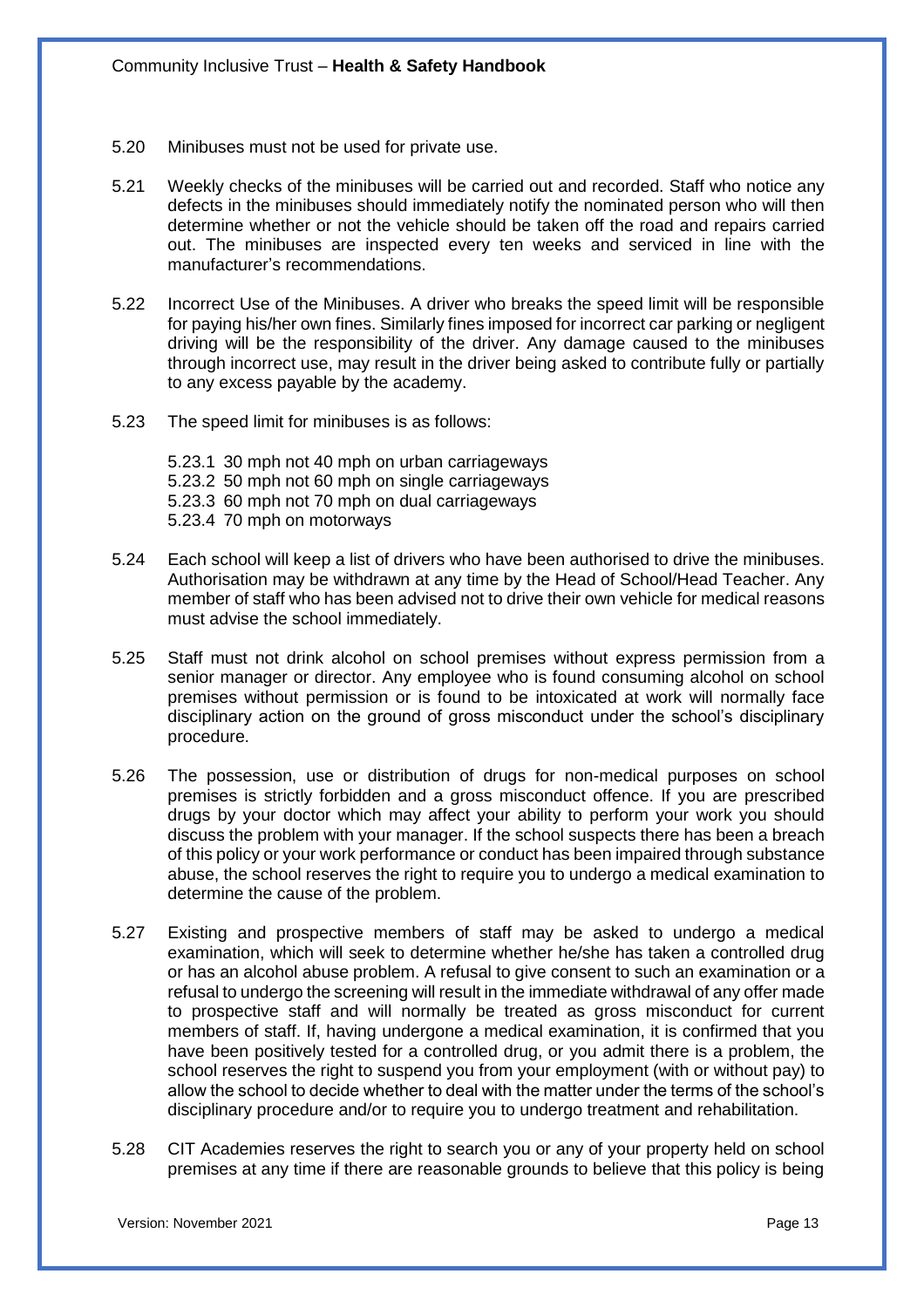or has been infringed or for any other reason. If you refuse to comply with these search procedures, your refusal will normally be treated as gross misconduct. CIT Academies reserves the right to inform the police of any suspicions it may have with regard to the use of controlled drugs by its staff on the school's premises.

- 5.29 All reasonable steps will be taken to secure the health and safety of employees, volunteers and pupils who use electrical equipment. Employees must:
	- 5.29.1 Visually check electrical equipment for damage before use,
	- 5.29.2 Report any defects found to the Head Teacher,
	- 5.29.3 Not use defective electrical equipment,
	- 5.29.4 Not carry out any repair to any electrical item unless qualified to do so,
	- 5.29.5 Switch off non-essential equipment from the mains when left unattended for long periods,
	- 5.29.6 Not bring any electrical item onto school premises until it has been tested and a record of such a test has been included in the appropriate record,
	- 5.29.7 Not leave electric cables in such a position that they will cause a tripping hazard or be subject to mechanical damage,
	- 5.29.8 Never run extension leads under carpets or through doorways,
	- 5.29.9 Not daisy-chain extension leads to make a longer one,
	- 5.29.10 Not use adapter sockets devices that plug into mains sockets to increase the number of outlets.
- 5.30 Electrical Safety. What are the hazards?
	- 5.30.1 The main hazards are:
		- 5.30.1.1 Contact with live parts causing shock/burns (normal mains voltage, 230 volts AC, can kill),
		- 5.30.1.2 Faults which could cause fires,
		- 5.30.1.3 Fire or explosion where electricity could be the source of ignition in a potentially flammable or explosive atmosphere, e.g. in a spray paint booth.
	- 5.30.2 Ensure that:
		- 5.30.2.1 Suspect or faulty equipment is taken out of use, labelled "DO NOT USE" and kept secure until examined by a competent person,
		- 5.30.2.2 Where possible, equipment, tools and power socket-outlets are switched off before plugging in or unplugging,
		- 5.30.2.3 Equipment is switched off and/or unplugged before cleaning or making adjustments.
	- 5.30.3 Visual checks on electrical equipment. Inspections and testing of all portable electrical equipment and the fixed electrical installations is the responsibility of the school, though the responsibility for undertaking visual checks falls to all employees. Around 95% of all faults or damage can be found by visual checks and this will involve checking:
		- 5.30.3.1 For damage to the cable covering, such as cuts and abrasions, apart from light scuffing, or non-standard repairs e.g. cable wrapped with electrical tape,

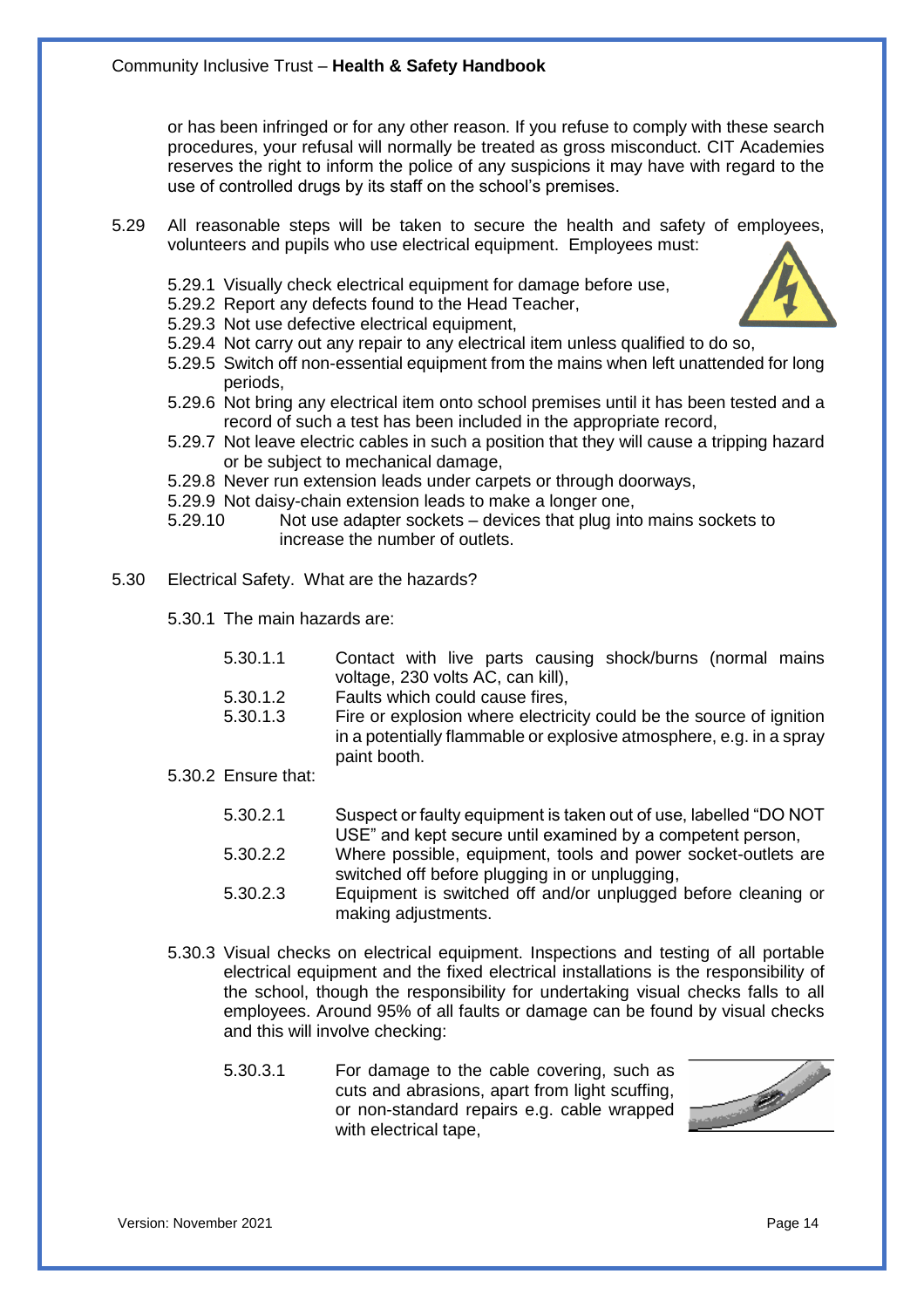- 5.30.3.2 Where the cable enters the plug. Internal wires - those covered by the outer sheath may be exposed or the cable may be loose and move within the plug,
- 5.30.3.3 For damage to the plug, such as cracked casing, bent pins, evidence of overheating i.e. burn marks or discoloration,
- 5.30.3.4 For damage to the sockets, switches, etc. e.g. cracked or broken casing,
- 5.30.3.5 That equipment has been used in conditions for which it is not suitable, e.g. a wet or dusty workplace or has damage to the outer cover of the equipment or has obvious loose parts or screws,





- 5.30.3.6 Cables are routed safely, with one extension lead used per socket. Where there is a risk of tripping over cables and they cannot be re-routed, cable strips must be fitted.
- 5.30.3.7 Ensure equipment over twelve months old has been PAT tested within the last twelve months or in line with any Portable Appliance Testing Risk Assessment that covers the item in use.
- 5.31 Fire. All reasonable steps will be taken to prevent a fire occurring. In the event of fire, the safety of life will override all other considerations, such as saving property and extinguishing the fire. CIT Academies does not require persons to attempt to extinguish a fire but extinguishing action may be taken if it is safe to do so. Immediate evacuation of the building must take place as soon as the evacuate signal is given. All occupants, on evacuation, should report to the pre-determined assembly points. Re-entry of the building is strictly prohibited until the fire brigade officer or a senior person present declares it is safe to do so. Employees are encouraged to report any concerns regarding fire procedures so the organisation can investigate and take remedial action if necessary. You should familiarise yourself with the location of the fire alarms, fire appliances, fire exits and assembly points.
- 5.32 Only fire blankets, water, foam, dry powder, carbon dioxide and wet chemical types of extinguisher are currently present on site. Other types of extinguishers will be added to this chart if they are required on site.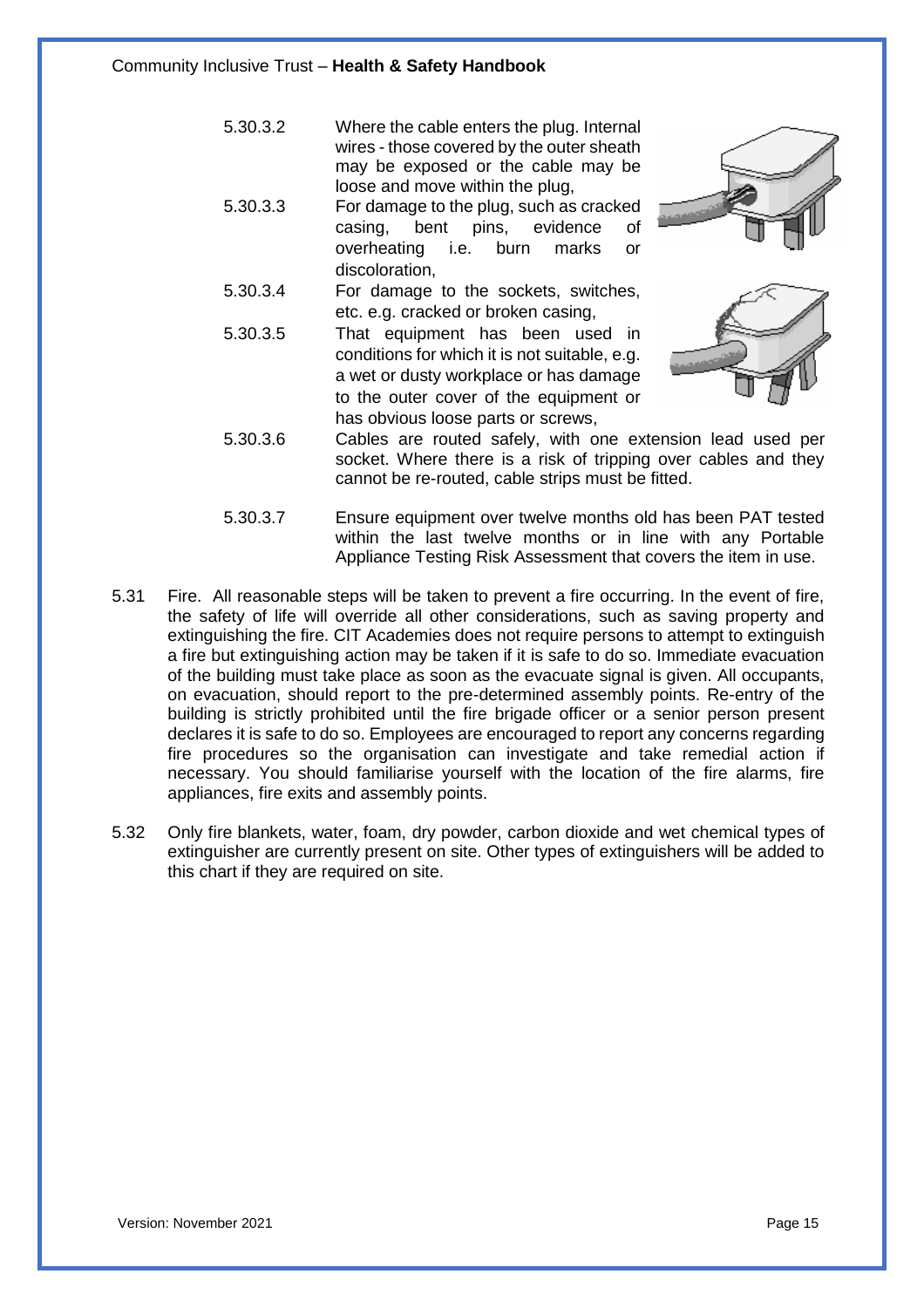

- 5.33 Fire and Emergency Evacuation.
	- 5.33.1 If you discover a fire:

| 5.33.1.1 | Operate the nearest fire alarm call point.      |  |  |
|----------|-------------------------------------------------|--|--|
| 5.33.1.2 | IF IT IS SAFE TO DO SO AND IF YOU HAVE          |  |  |
|          | AUTHORISATION AND APPROPRIATE                   |  |  |
|          | TRAINING, attack the fire with the firefighting |  |  |
|          | equipment provided,                             |  |  |

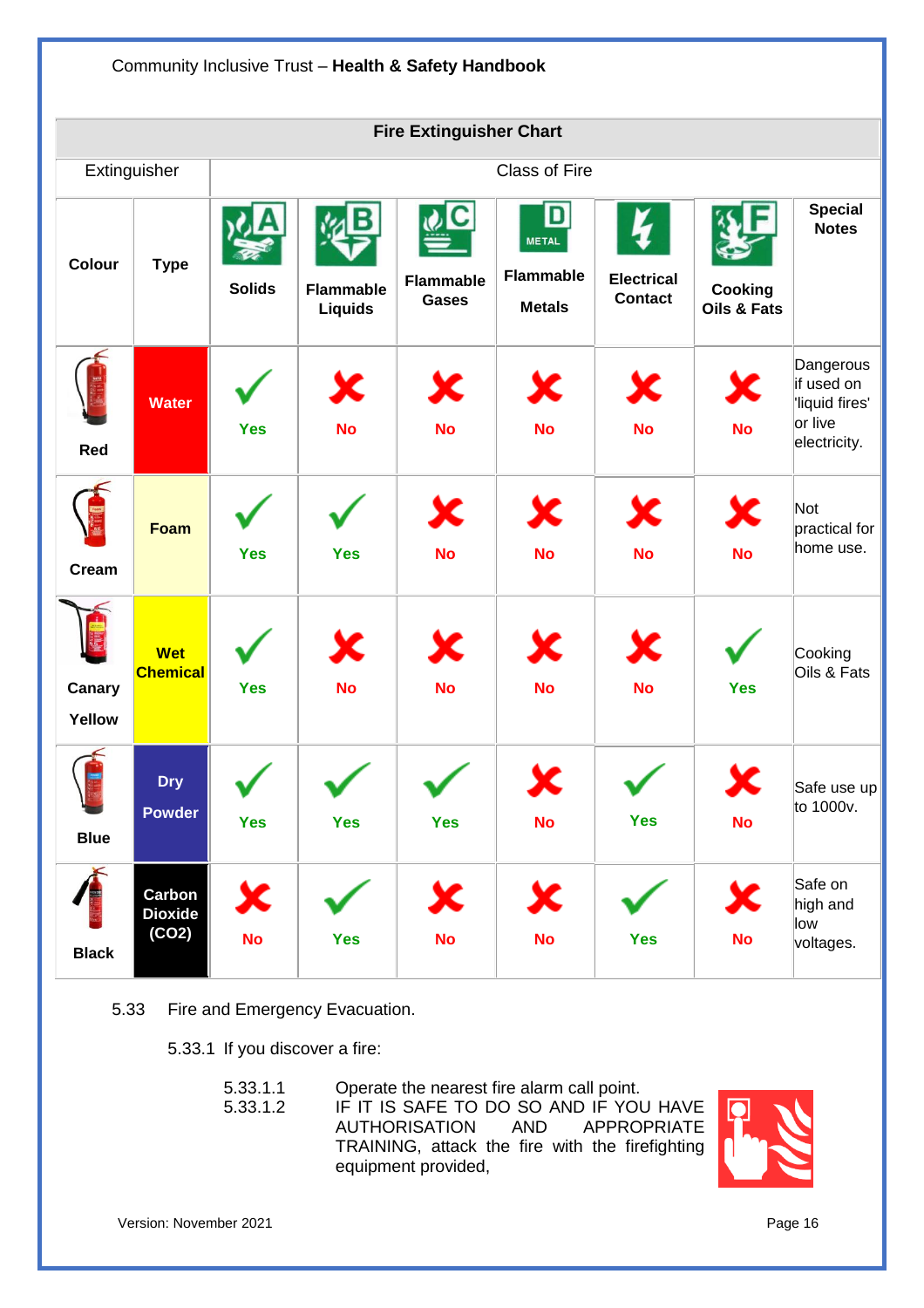- 5.33.1.3 Always ensure there is a safe exit route before attempting to extinguish any fire,
- 5.33.1.4 Leave the building immediately if you cannot control the fire or your escape route is threatened.



- 5.33.2 ON HEARING THE ALARM (The fire alarm sound is a Siren):
	- 5.33.2.1 Immediately vacate the premises by the nearest available exit,<br>5.33.2.2 Close all windows and doors behind you.
	- 5.33.2.2 Close all windows and doors behind you.<br>5.33.2.3 Go to assembly point. Go to assembly point,
	- 5.33.2.4 Report to the person in charge of your assembly point,



- 5.33.2.5 The assembly point is located as stated on Fire Action Notices.
- 5.33.2.6 All visitors should be escorted to the assembly point by their host.
- 5.33.2.7 It is important that they do not leave the area before notifying the senior person present.
- 5.33.2.8 Do NOT re-enter the building to collect personal belongings,
- 5.33.2.9 Do NOT re-enter the building until told to do so by the senior person present.
- 5.33.2.10 Do NOT use lifts unless authorised to do so.



5.33.3 The senior person present will meet and liaise with the

emergency services and any other interested parties, giving them pertinent information related to the emergency situation, such as location and details of emergency, location and presence of hazardous and flammable materials, head count statistics, etc.

- 5.34 Guidelines on Responding to Injuries
	- 5.34.1 Minor injuries The following injuries are considered minor and capable of being dealt with by a first aider in school: Grazes, small scratches, bumps, minor bruising, minor scalding or burns resulting in slight redness to the skin. Injuries requiring medical attention:
		- 5.34.1.1 Deep cut.
		- 5.34.1.2 Long cuts. Long cuts are considered to be approximately 1 inch when on the hand or foot and 2 inches when elsewhere on the body.
		- 5.34.1.3 The cut is jagged.
		- 5.34.1.4 The injury involved a pet, especially a cat.
		- 5.34.1.5 The injury involved a wild animal.
		- 5.34.1.6 The injury is due to a bite, either human or animal.
		- 5.34.1.7 The wound has debris stuck in it after cleansing.
		- 5.34.1.8 The wound is bleeding heavily.
		- 5.34.1.9 The wound will not stop bleeding after applying direct pressure for 10 minutes.
		- 5.34.1.10 The injury is a puncture wound.
	- 5.34.2 Injuries to the head need to be treated with particular care. Any evidence of the following symptoms may indicate serious injury and an ambulance must be called:
		- 5.34.2.1 Unconsciousness or lack of full consciousness (i.e. difficulty keeping eyes open),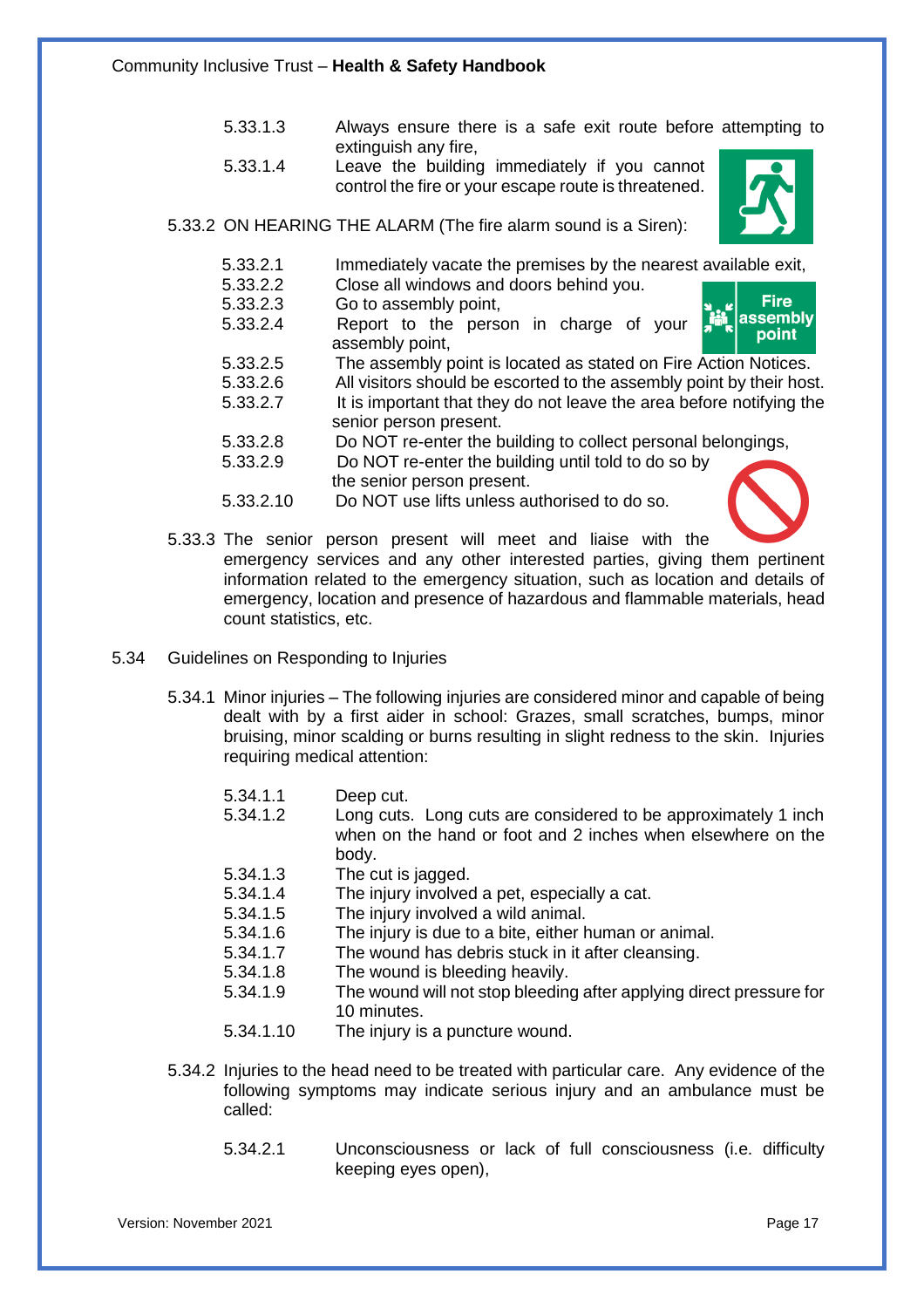- 5.34.2.2 Confusion;<br>5.34.2.3 Strange or
- 5.34.2.3 Strange or unusual behaviour such as sudden aggression;<br>5.34.2.4 Any problems with memory:
- 5.34.2.4 Any problems with memory;<br>5.34.2.5 Persistent headache:
- Persistent headache;
- 5.34.2.6 Disorientation, double vision, slurred speech or other malfunction of the senses;
- 5.34.2.7 Nausea and vomiting;
- 5.34.2.8 Unequal pupil size;<br>5.34.2.9 Pale vellow fluid or
- 5.34.2.9 Pale yellow fluid or watery blood coming from ears or nose;<br>5.34.2.10 Bleeding from scalp that cannot quickly be stopped:
	- Bleeding from scalp that cannot quickly be stopped;
- 5.34.2.11 Loss of balance;
- 5.34.2.12 Loss of feeling in any part of body;
- 5.34.2.13 General weakness;
- 5.34.2.14 Seizure or fit.
- 5.34.3 Where a pupil is required to attend hospital using an ambulance it is not necessary to accompany a pupil to hospital. If parents are unable to attend hospital promptly, a member of staff should go to the hospital. In the exceptional circumstance of parental permission being required, the Senior Teacher can act in loco parentis. If a child is taken directly to hospital they will be accompanied by a member of staff who will stay with the pupil until discharged or until a handover can be made to a parent or guardian. The member of staff at the hospital must update the senior teacher on the condition of the injured pupil as and when information is made available. The parent/guardian of a pupil attending hospital must be advised at the earliest opportunity. Support for the injured pupil and their parents will be provided as determined by the individual circumstances of the incident.
- 5.35 It is important that spillages of blood, faeces, vomit or other body fluids are dealt with immediately as they pose a risk of transmission of infection and disease, e.g. blood borne viruses and diarrhoeal and vomiting illnesses, such as norovirus. A spillage kit is available in school to deal with blood and body fluid spillages.
	- 5.35.1 Body fluid spillages should be dealt with as soon as possible with ventilation of the area. Anyone not involved with the cleaning of the spillage should be kept away from the area and protective clothing should be worn when dealing with the spillage such as gloves and apron.
	- 5.35.2 In the event of a spillage, cordon off the area where the spillage has occurred.
	- 5.35.3 Cuts and abrasions on any areas of the skin of the cleaner should be covered with a waterproof dressing. Disposable gloves and apron must also be worn, and if necessary use additional personal protective equipment and clothing to protect the body and clothes.
	- 5.35.4 In the event of small spills or splashes of blood, clean with neutral detergent and hot water.
	- 5.35.5 In the event of a large spill of blood, faeces or other bodily fluid:
		- 5.35.5.1 Remove the spillage as much as possible using absorbent paper towels;
		- 5.35.5.2 Flush these down the toilet or dispose of them carefully in a waste bag.
	- 5.35.6 Cover any remaining spillage with paper towels soaked in diluted bleach solution (1:10 dilution with cold water).
	- 5.35.7 Leave the paper towels in place for up to 30 minutes and then clear them away.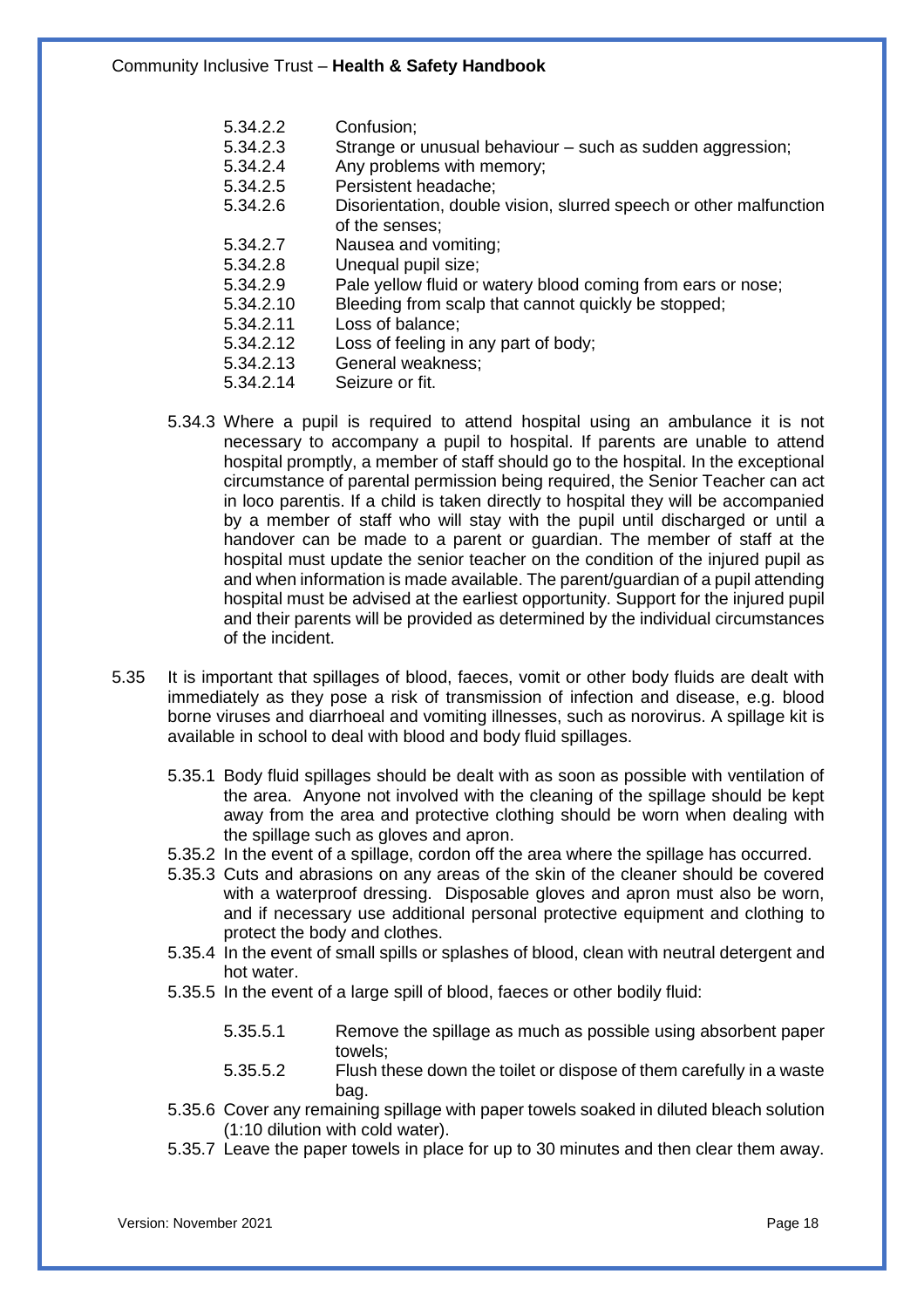- 5.35.8 Alternatively, large spills may be covered with granules from the spillage kit for two minutes. The spillage and granules should be carefully removed with paper towels and disposed of carefully into a waste bag. Clean area with neutral detergent and hot water once either procedure has been completed.
- 5.36 For spills on soft surfaces and fabrics:
	- 5.36.1 Remove the spillage as far as possible using absorbent paper towels.
	- 5.36.2 Clean with a fresh solution of neutral detergent and water.
	- 5.36.3 Carpets and upholstery can then be cleaned using a suitable cleaning product. Steam cleaning may be considered if necessary.
	- 5.36.4 Contaminated gloves, aprons, paper towels, etc. should be carefully disposed of into a leak proof plastic bag, securely tied and placed immediately into the normal external school waste container. Large quantities of contaminated waste should be disposed of in consultation with the local waste authority.
	- 5.36.5 All employees should wash their hands after taking part in any of the above procedures.
	- 5.36.6 As with other all hazardous substances used in school, bleach and disinfectants should be stored, handled and used in accordance with the Control of Substances Hazardous to Health (COSHH) Regulations and the manufacturer's instructions. Product data sheets and safe use instructions should be easily accessible, along with risk assessments and details of actions required in the event of accidental ingestion, inhalation or contact with skin or eyes.
	- 5.36.7 All chemicals must be stored in their original containers, in a cool, dry, wellventilated place that is lockable and inaccessible to children, visitors and the public.
	- 5.36.8 Appropriate protective clothing (e.g. gloves and aprons) should be worn when handling bleach and other chemical disinfectants. Contact with skin, eyes and mouth should be avoided at all times when handling or using them.

#### **6. Arrangements for Health & Safety (G to Z):**

- 6.1 Gas Installations and Appliances. Each school will ensure that all work carried out on gas fittings and appliances is in accordance with the requirements of the regulations and the Safety in the Installation and Use of Gas Systems and Appliances Manual. In the event of a suspected gas leak:
	- 6.1.1 Call 24 hour gas emergency service on 0800 111 999.
	- 6.1.2 Evacuate the buildings and move the pupils and majority of the staff to a distance of at least 250 metres away. Nominate some staff to stay at a safe distance to prevent access to the site and await the emergency National Grid engineer.
	- 6.1.3 If it is safe to do so:
		- 6.1.3.1 Put out naked flames;
		- 6.1.3.2 Open doors and windows;
		- 6.1.3.3 Turn off the gas supply.
	- 6.1.4 Do NOT turn electrical switches on or off.
	- 6.1.5 If the general public in the neighbourhood are at risk, contact the Police on 999.
	- 6.1.6 No person shall interfere with any gas appliance or gas fitting or pipe work unless qualified and competent to do so.
- 6.2 Hazardous Substances (COSHH). All reasonable steps will be taken to ensure all exposure of staff and pupils to substances hazardous to health is prevented or at least controlled to within statutory limits. CIT Academies will give sufficient information and training to ensure full understanding of the hazards to health posed by substances in the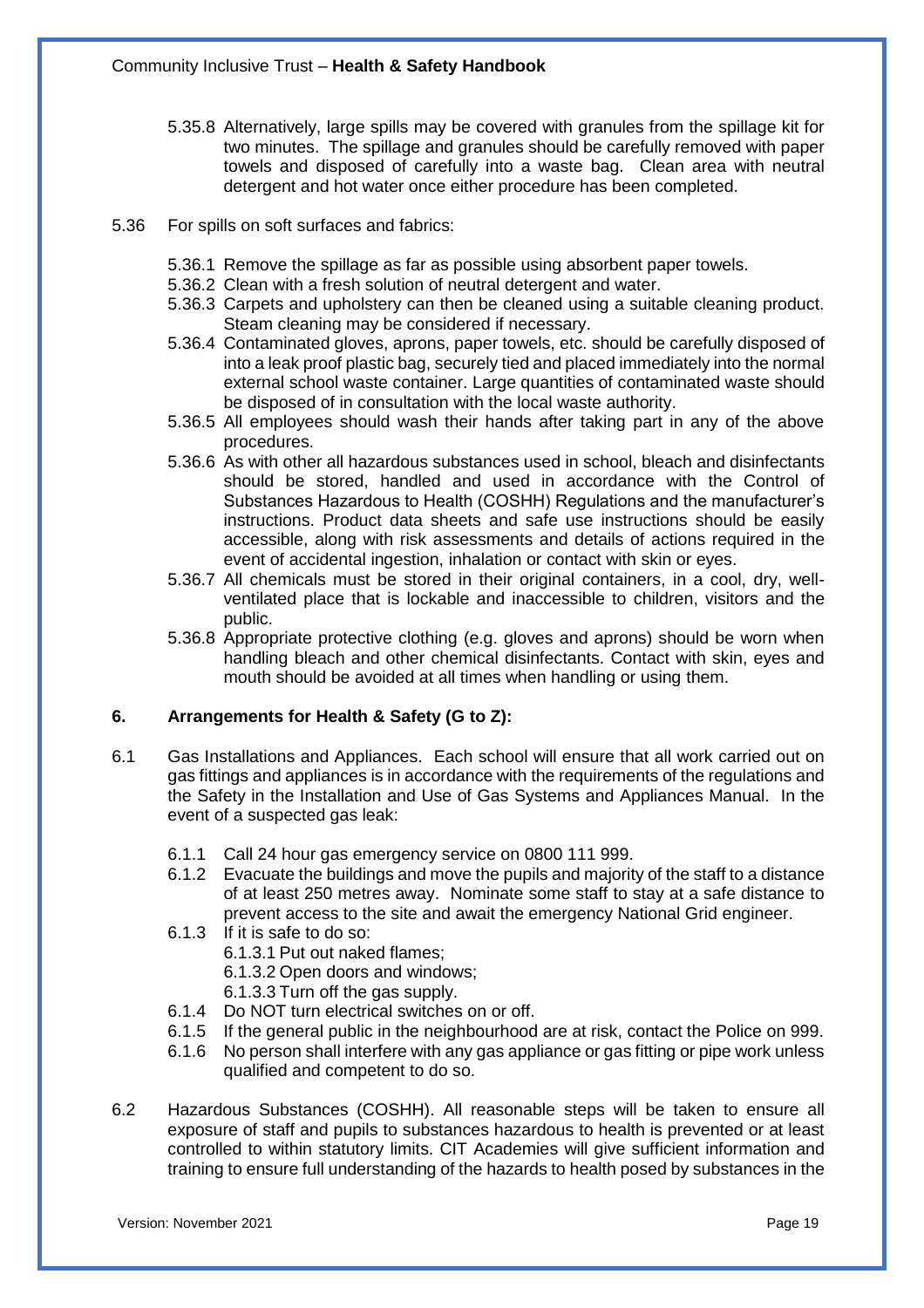workplace and the importance of the control measures provided. Information will also be given to others who may be affected such as contractors, temporary staff and visitors where appropriate. Staff should not use any hazardous substance unless they have received the information and training for the safe use of that substance. There are a range of hazardous substances to which the regulations apply. These include:

- 6.2.1 Those classified and shown with warning label;
- 6.2.2 Substances with Occupational Exposure Limited;<br>6.2.3 Biological agents, e.g. Legionella bacteria:
- Biological agents, e.g. Legionella bacteria;
- 6.2.4 Any kind of dust;
- 6.2.5 Substances generated by work processes, e.g. various bacteria/viruses from bodily fluids;
- 6.2.6 Premises with covered or underground parking that may expose people to vehicle exhaust fumes and some manufacturing and cleaning processes that may give off dusts, vapours or fumes.
- 6.3 Hazard Labelling. Hazardous substances may be defined as being toxic, corrosive, a health hazard, a serious health hazard, flammable, oxidising, explosive, harmful to the environment or gases stored under pressure. Classification of hazardous substances is currently done under the Classification Labelling and Packaging (CLP) Regulations, which came into full effect in June 2015. These Regulations require hazardous substances to be packaged and labelled to an internationally agreed standard. Hazardous substances can be readily identified by their label. Hazardous substances that are generated by work processes are not as easily identifiable as they do not come conveniently labelled.

| <b>Health Hazard</b>                   | <b>Corrosive</b> | <b>Toxic</b>                      |
|----------------------------------------|------------------|-----------------------------------|
| <b>Flammable</b>                       | Oxidising        | Harmful to the<br>environment     |
| <b>Serious</b><br><b>Health Hazard</b> | <b>Explosive</b> | under<br><b>Gases</b><br>pressure |

- 6.4 Exposure Routes. Exposure to hazardous substances may be via:
	- 6.4.1 Inhalation, e.g. dust/particulate or vapours/fumes;
	- 6.4.2 Contact with eyes or cuts;
	- 6.4.3 Absorption through the skin;
	- 6.4.4 Ingestion;
	- 6.4.5 Injection.
- 6.5 Hazard Effects. Effects on health may be short-term or long-term and will generally vary according to levels and duration of exposure. Effects of substances also vary with some having an accumulative effect and some that will have only temporary health effects.
	- 6.5.1. The principles applied to substances to control exposure are: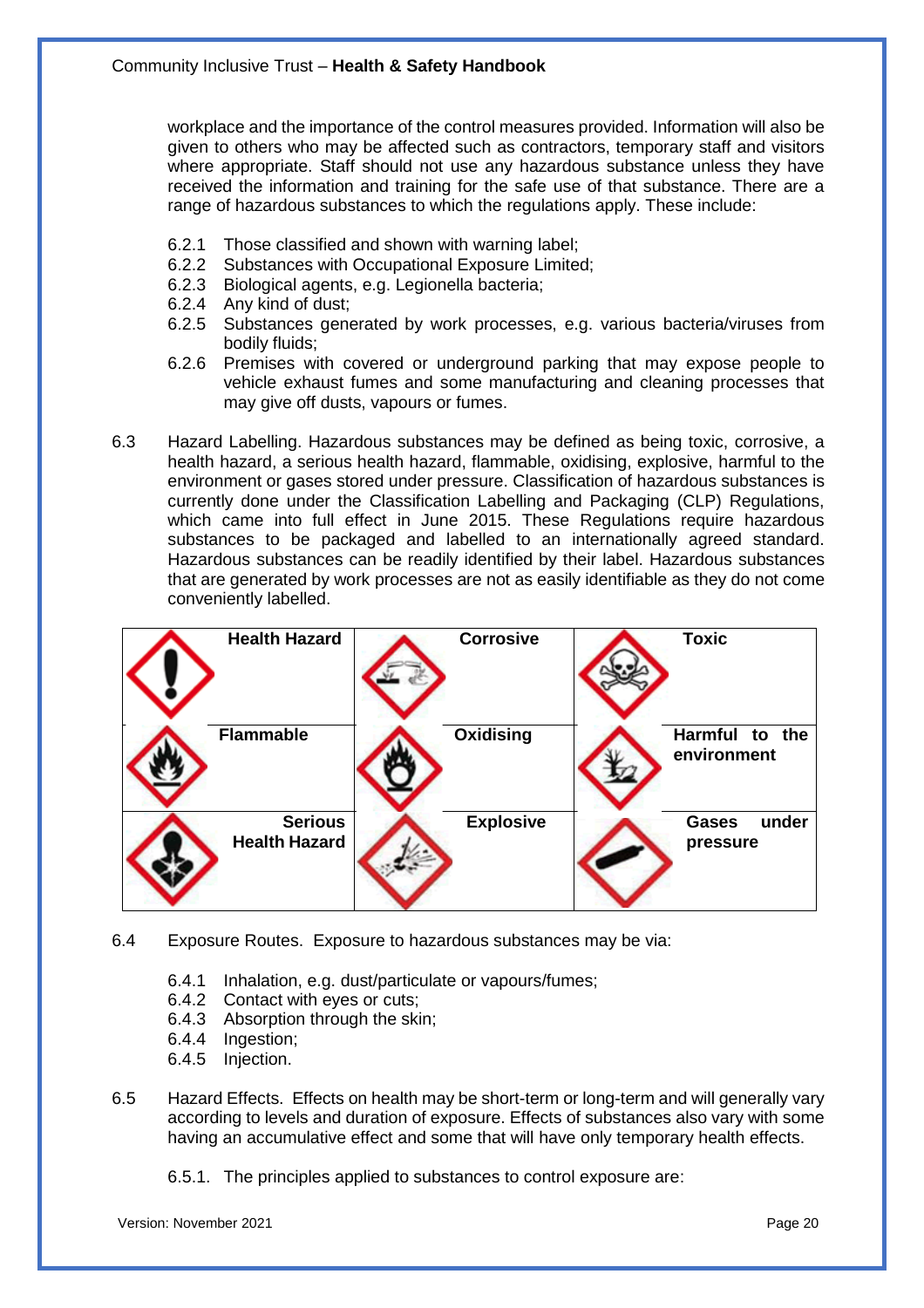- 6.5.1.1 Elimination, e.g. do not use the substance;
- 6.5.1.2 Substitution, e.g. a less hazardous substance;
- 6.5.1.3 Engineering controls, e.g. Local Exhaust Ventilation;
- 6.5.1.4 Information, instruction, supervision and training;
- 6.5.1.5 Personal Protective Equipment (PPE), e.g. gloves, glasses, overalls.
- 6.5.2 Working with Hazardous Substances. Prior to working:
	- 6.5.2.1 Ensure you understand the risks of working with any hazardous substances and the controls in place;
	- 6.5.2.2 Ensure you know the location of the material safety data sheets and risk assessments;
	- 6.5.2.3 Ensure the controls specified in the risk assessment, including any items for emergencies, are:
		- In place;
		- Fully operational;
		- Available.
	- 6.5.2.4 Ensure you understand how to operate or use any control measures safely and have received training prior to starting work.
- 6.5.3 Whilst working:
	- 6.5.3.1 Ensure regular check controls are effective;
	- 6.5.3.2 Clean up any spillages, etc;
	- 6.5.3.3 Report any problems or defects immediately to your manager;
	- 6.5.3.4 Report any ill-health or accidents to your manager.
- 6.6 Infection Control. School staff and pupils are from time to time at risk of infection or of spreading infection. The school aims to minimise the risk of the spread of infection and will implement appropriate policies and procedures.
	- 6.6.1 Staff Illness and Reporting. Staff should notify the Head of School/Head Teacher if they develop any of the following infectious diseases or symptoms:
		- 6.6.1.1 Skin infections or exposed areas of infestation; 6.6.1.2 Severe respiratory infection (e.g. pneumonia, TB); 6.6.1.3 Severe diarrhoea; 6.6.1.4 Jaundice; 6.6.1.5 Hepatitis; 6.6.1.6 Chicken pox, Measles, Mumps, Rubella; 6.6.1.7 HIV.
	- 6.6.2 Heads of School/Head Teachers will need to discuss with the individual suitable controls. In some cases, employees may need to be referred to an Occupational Health Practitioner or their GP for advice.
	- 6.6.3 Staff should report diseases including Leptospirosis, Hepatitis, TB and Tetanus which have been contracted through work as these are reportable under RIDDOR (Reporting of Injuries, Diseases and Dangerous Occurrences Regulations).
	- 6.6.4 Confidentiality will be maintained at all times in relation to an employee who is known to have any infectious disease.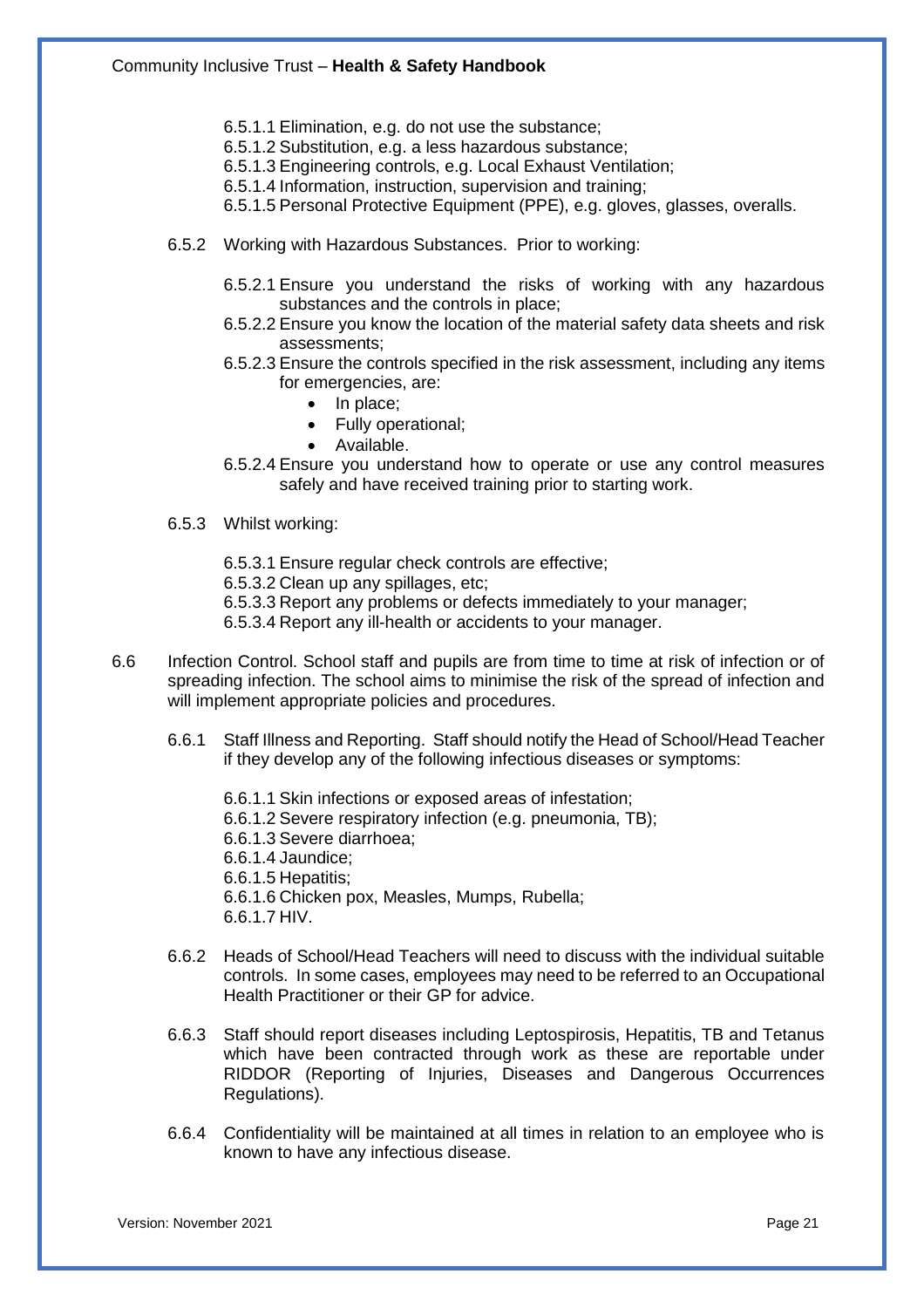6.6.5 No health information will be disclosed without the written consent of the employee concerned and any breach of such confidentiality, either inside or outside the organisation, will be regarded as a disciplinary offence and may result in disciplinary action.

- 6.7 Interactive Whiteboards. All reasonable steps will be taken by the school to secure the health and safety of employees and pupils when interactive whiteboards are used. Guidance for Users:
	- 6.7.1 Teachers and pupils should avoid staring into the projector beam at all times;
	- 6.7.2 Try to keep your back to the beam as much as possible;
	- 6.7.3 Use the stick or laser pointer provided whenever possible.
- 6.8 Ladders and Stepladders
	- 6.8.1 This guidance is to help you:
		- 6.8.1.1 Know when to use a ladder;
		- 6.8.1.2 Decide how to go about selecting the right sort of ladder for the particular iob:
		- 6.8.1.3 Understand how to use it;
		- 6.8.1.4 Know how to look after it;
		- 6.8.1.5 Take sensible safety precautions.
	- 6.8.2 When is a ladder the most suitable access equipment? As a guide, only use a ladder or stepladder:
		- 6.8.2.1 In one position for a maximum of 30 minutes;
		- 6.8.2.2 For "light work" they are not suitable for strenuous or heavy work. If a task involves you carrying more than 10kg (a bucket of something) up the ladder or steps it will need to be justified by a detailed manual handling assessment.
		- 6.8.2.3 Where a handhold is available on the ladder or stepladder;
		- 6.8.2.4 Where you can maintain three points of contact (hands and feet) at the working position.
	- 6.8.3 On a ladder where you cannot maintain a handhold, other than for a brief period of time, other measures will be needed to prevent a fall or reduce the consequences of one. On stepladders where a handhold is not practicable you will need to consider whether it is safe to work or not. Is it a safe place to use a ladder or stepladder? As a guide, only use a ladder or stepladder.
		- 6.8.3.1 On firm ground or spread the load (e.g. use a board),
		- 6.8.3.2 On level ground for stepladders refer to the manufacturer's instructions, for ladders the maximum safe ground slopes on a suitable surface (unless the manufacturer states otherwise) are as follows:
			- side slope  $16^\circ$  but the rungs still need to be levelled,
			- back slope 6°.
		- 6.8.3.3 On clean, solid surfaces (paving slabs, floors etc.). These need to be clean (no oil, moss or leaf litter) and free of loose material (sand, packaging materials etc.) so the feet can grip. Shiny floor surfaces can be slippery even without contamination.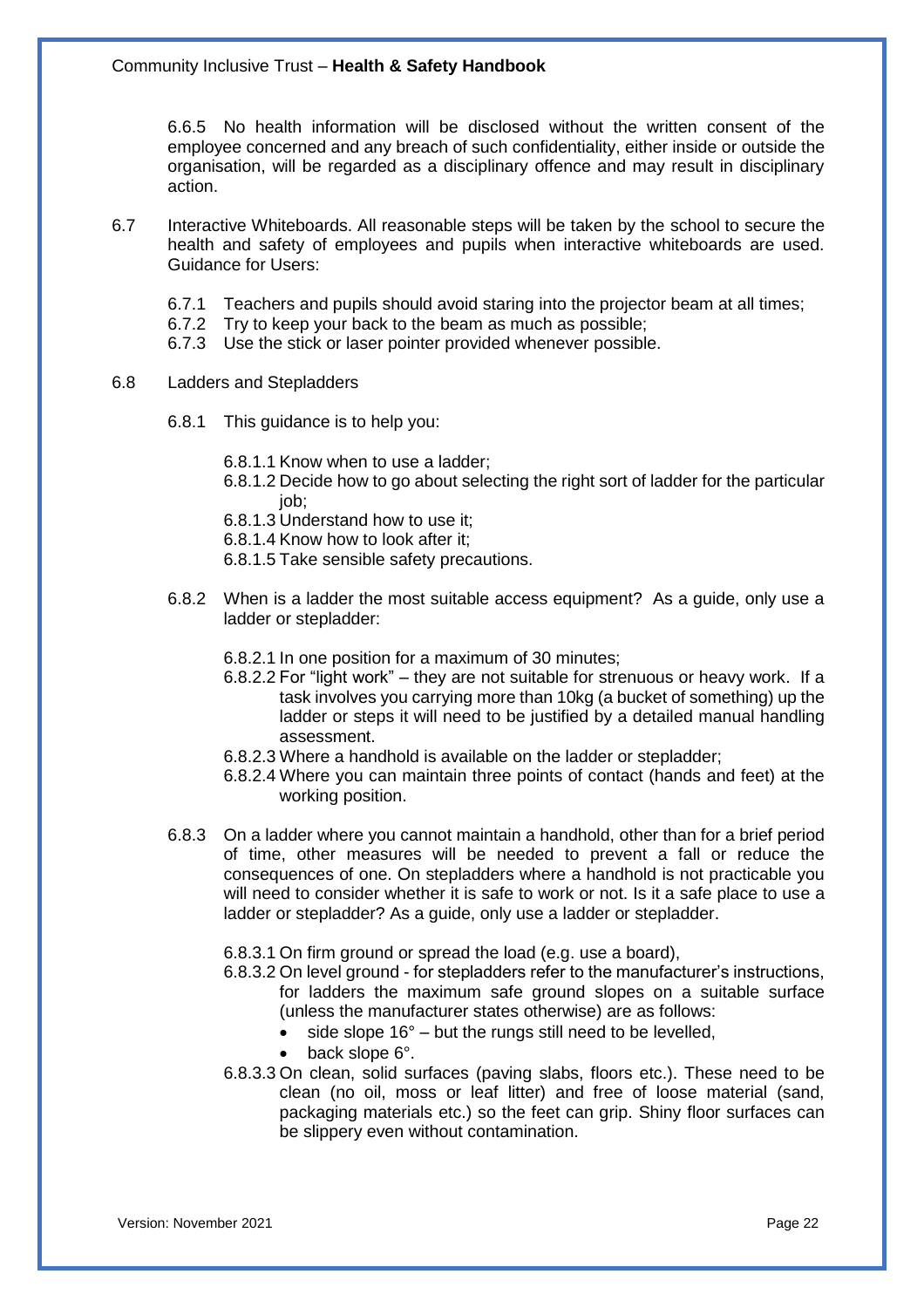- 6.8.4 Never stand ladders or stepladders on moveable objects, such as pallets, bricks, lift trucks, tower scaffolds, vans, stacks of paper or boxes etc. If the ladder or stepladder won't reach, you need to use a more suitable type of access equipment. You should only use ladders or stepladders:
	- 6.8.4.1 Where they will not be struck by vehicles, by protecting them with suitable barriers or cones,
	- 6.8.4.2 Where they will not be pushed over by other hazards such as doors or windows, by securing doors (not fire exits) and windows where possible. If this is impractical, have a person standing guard at a doorway, or inform building occupants not to open windows until they are told it is safe to do so,
	- 6.8.4.3 Where pedestrians are prevented from walking under them or near them, by using barriers, cones or, as a last resort, a person standing guard at the base.
- 6.8.5 Safety in use of a ladder. Do NOT:
	- 6.8.5.1 Overload it you and anything you are carrying should not exceed the highest load stated on the ladder.
	- 6.8.5.2 Overreach keep your navel inside the stiles and both feet on the same rung throughout the task. Overreaching is not maintaining 3 points of contact on the ladder.
	- 6.8.5.3 Rest ladders against weak upper surfaces e.g. glazing or plastic gutters. Use effective spreader bars instead,
	- 6.8.5.4 Use the top three rungs,
	- 6.8.5.5 Move the ladder while someone is using it,
	- 6.8.5.6 Extend a ladder while standing on the runas.
	- 6.8.5.7 Slide down the stiles.

#### 6.8.6 Do:

- 6.8.6.1 Make sure the ladder rungs are level. This can be judged by the naked eye. Ladders can be levelled using specially designed devices, but not by using bits of brick or whatever else is at hand.
- 6.8.6.2 Check that the weather is suitable do not use ladders in strong or gusting winds,
- 6.8.6.3 Wear sensible footwear. Shoes should not have the soles hanging off, have long or dangling laces, or be thick with mud or other slippery contaminants. High heels are also unsuitable!
- 6.8.6.4 Check that you are fit. Certain medical conditions or medication, or a fear of heights, could mean that you should not be working at height,

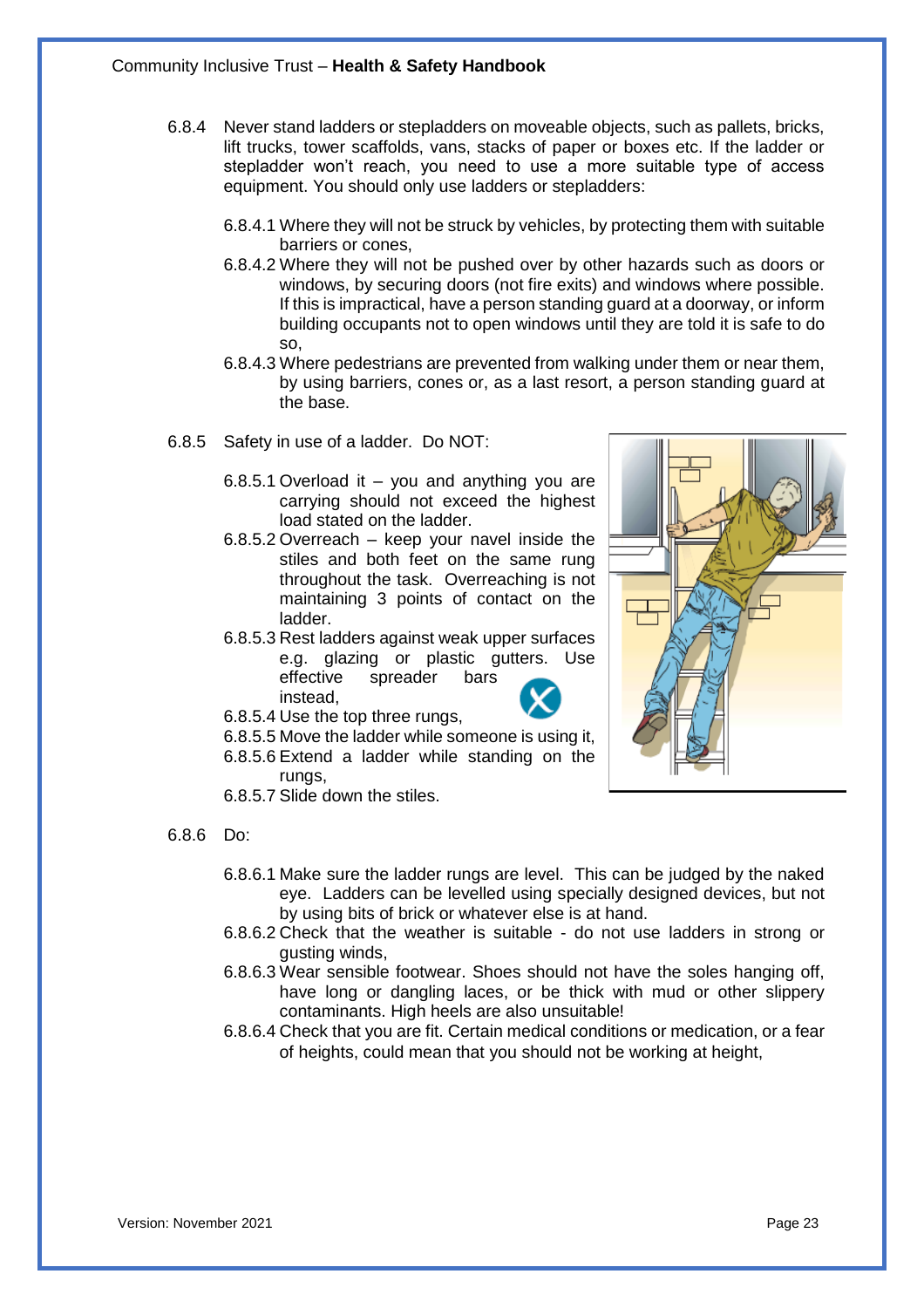6.8.6.5 Know how to tie a ladder properly.

6.8.7 You should also avoid holding items when climbing (for example by using tool belts). If you must carry something you must still have one free hand to grip the ladder. Remember the THREE POINTS OF CONTACT RULE  $-2$ hands and 1 foot or 2 feet and 1 hand MUST BE on the ladder at all times when climbing and descending. Ladders must be erected at an angle of 75°. To judge the angle, use the angle indicator marked on the stiles of some ladders or the 1 in 4 rule (1 unit out for every 4 units up).



- 6.8.8 Ladders used for access to another level must be tied and should extend at least 1 metre above the landing point to provide a secure handhold.
- 6.8.9 To prevent the ladder slipping away from the wall, or slipping sideways, you must secure it. The options for securing a ladder are:
	- 6.8.9.1 Tie the ladder to a suitable point, making sure both stiles are tied,
	- 6.8.9.2 Where this is not practical, use a safe, unsecured ladder or a ladder supplemented with an effective ladder stability device,
	- 6.8.9.3 If this is not possible, then securely wedge the ladder e.g. against a wall.
	- 6.8.9.4 If none of the above can be achieved, foot the ladder. Footing



- is the last resort and other methods of securing the ladder should be used in preference.
- 6.8.10 If you do have to foot a ladder, be aware that this will not stop a ladder slipping sideways at the top. Individuals footing ladders should apply weight downwards on the ladder by standing on a rung, or by pushing against the ladder stiles (although this is less effective).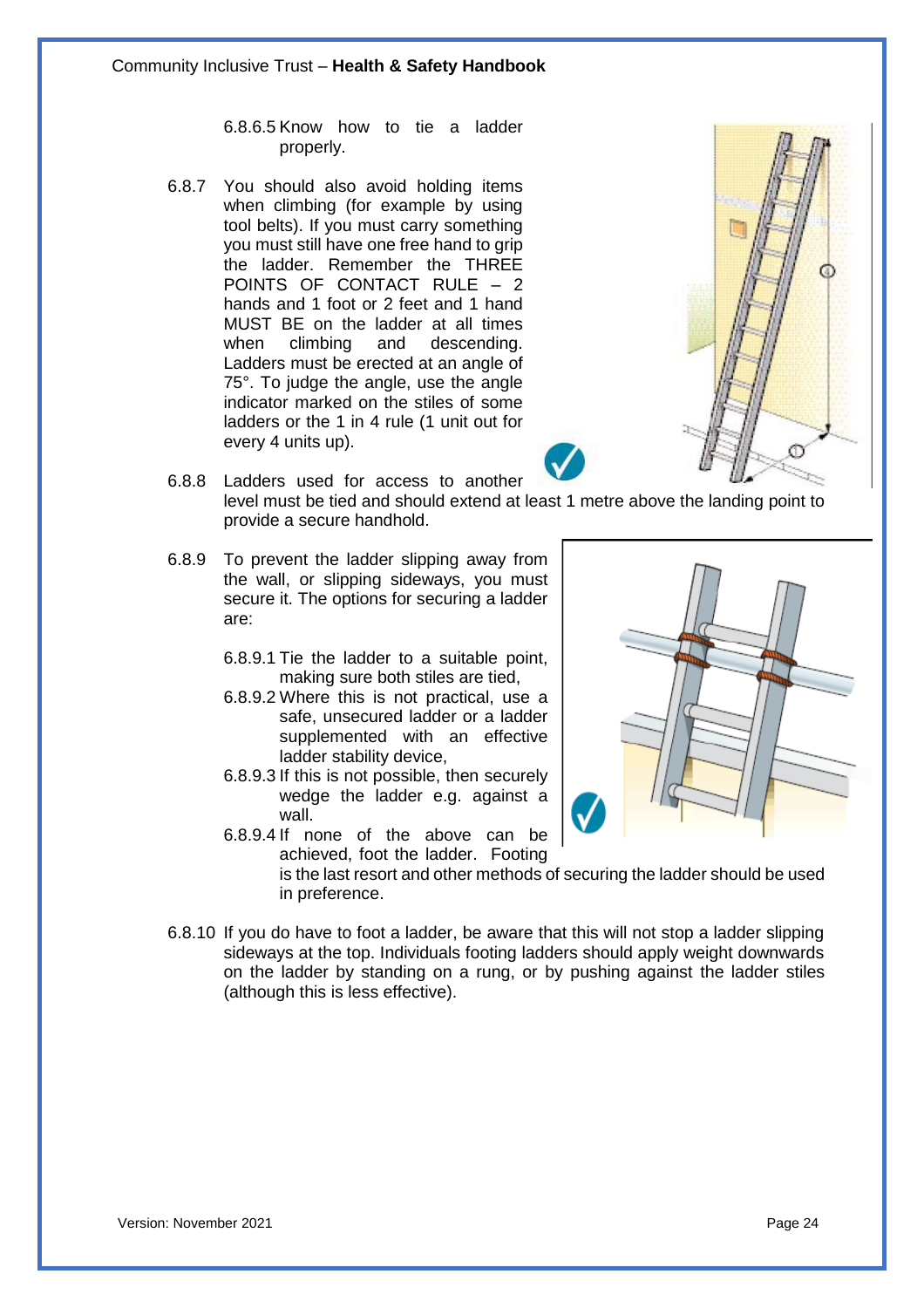

#### 6.8.11 On a stepladder do not:

| 6.8.11.1 | Overload it – you and anything you are carrying should not |  |  |  |  |
|----------|------------------------------------------------------------|--|--|--|--|
|          | exceed the highest load stated on the stepladder,          |  |  |  |  |

- 6.8.11.2 Use it in locations where the restraint devices cannot be fully operated. Any locking devices must also be engaged,
- 6.8.11.3 Use the top two steps of a stepladder, unless a suitable handrail is available on the stepladder,
- 6.8.11.4 Use the top three steps of swing-back or double-sided stepladders, where a step forms the very top of the stepladder.



6.8.12 When using stepladders, avoid work that imposes a side loading, such as sideon drilling through solid materials (e.g. bricks or concrete), by having the steps facing the work activity. Where side-on loadings cannot be avoided you should prevent the steps from tipping over, for example by tying the steps to a suitable point, or you should use a more suitable type of access equipment.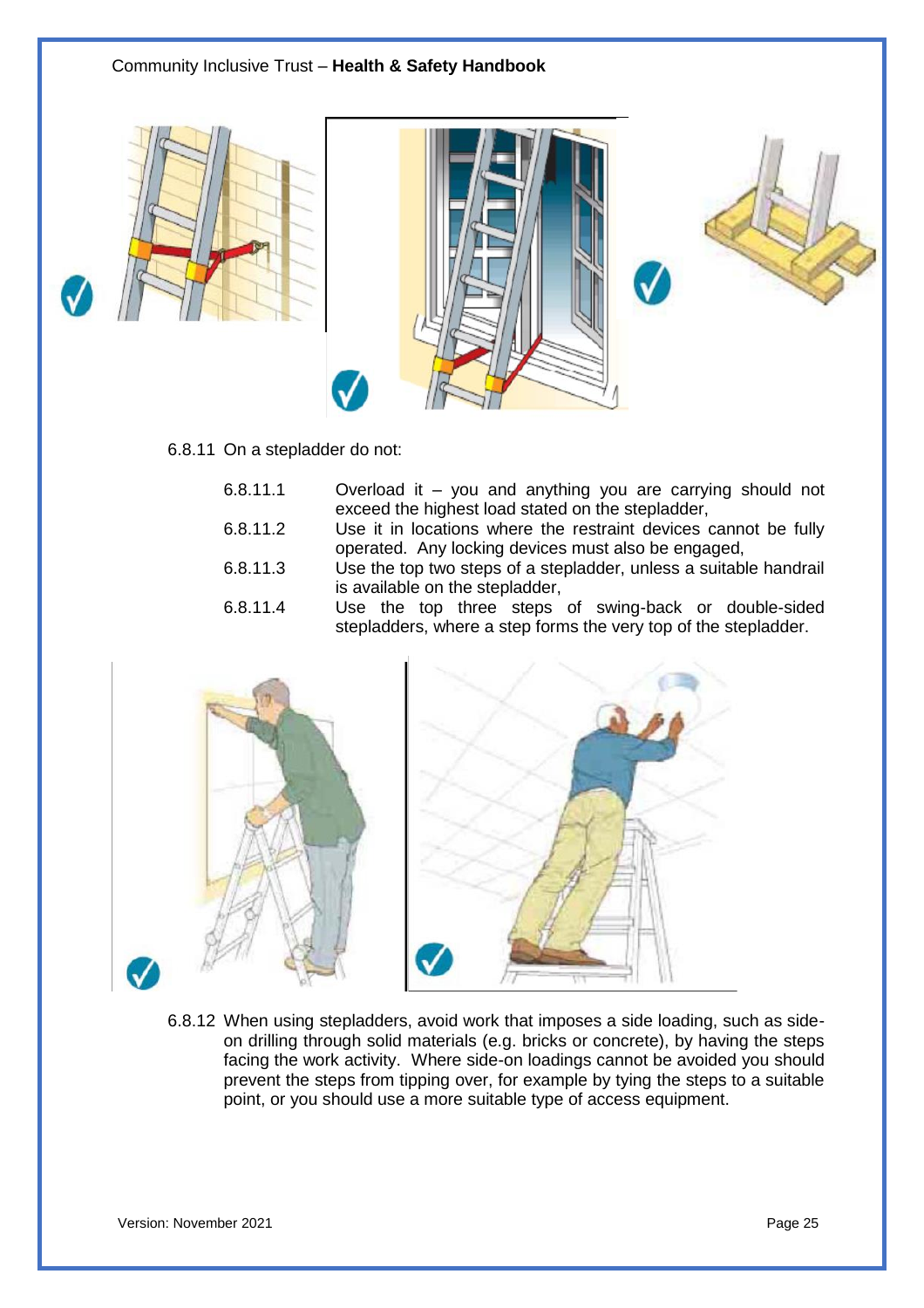

- 6.8.13 Where you cannot maintain a handhold (e.g. putting a box on a shelf), the use of a stepladder will have to be justified by taking into account:
	- 6.8.13.1 The height of the task,<br>6.8.13.2 A safe handhold still be
	- A safe handhold still being available on the stepladder,
	- 6.8.13.3 Whether it is light work,
	- 6.8.13.4 Whether it avoids side loading,
	- 6.8.13.5 Whether it avoids overreaching,
	- 6.8.13.6 Whether your feet are fully supported,
	- 6.8.13.7 Whether you can tie the stepladder.
- 6.8.14 Consider tying a stepladder where possible and helpful to the task (e.g. side-on working or where two free hands are needed). Stepladders should not be used for access to another level unless they have been designed for this. Is the ladder or stepladder safe to be used? You must check that the ladder or stepladder is in a safe condition before using it (a daily pre-use check). As a guide, only use ladders or stepladders that:
	- 6.8.14.1 Have no visible defects,
	- 6.8.14.2 Have a current detailed visual inspection (look for an inspection label),
	- 6.8.14.3 Are suitable for work use. Use Class 1 or EN 131 ladders or stepladders at work because domestic (Class 3) ones are not normally suitable for use at work,
	- 6.8.14.4 Have been maintained and stored in accordance with the manufacturer's instructions.
- 6.8.15 Also, you must always use a non-conductive ladder or steps for any necessary live electrical work. Pre-use checks, look for obvious visual defects before using a ladder or stepladder. Check that:
	- 6.8.15.1 All the ladder feet are fitted,
	- 6.8.15.2 The feet are in good repair (not loose, missing, splitting, excessively worn, secure, etc.),
	- 6.8.15.3 The feet are clean the feet should be in contact with the ground. Ladder feet should also be checked when moving from soft/dirty ground (e.g. dug soil, loose sand/stone, a dirty workshop) to a smooth, solid surface (e.g. paving slabs), to ensure the foot material and not the dirt (e.g. soil, embedded stones or swarf) is

Version: November 2021 Page 26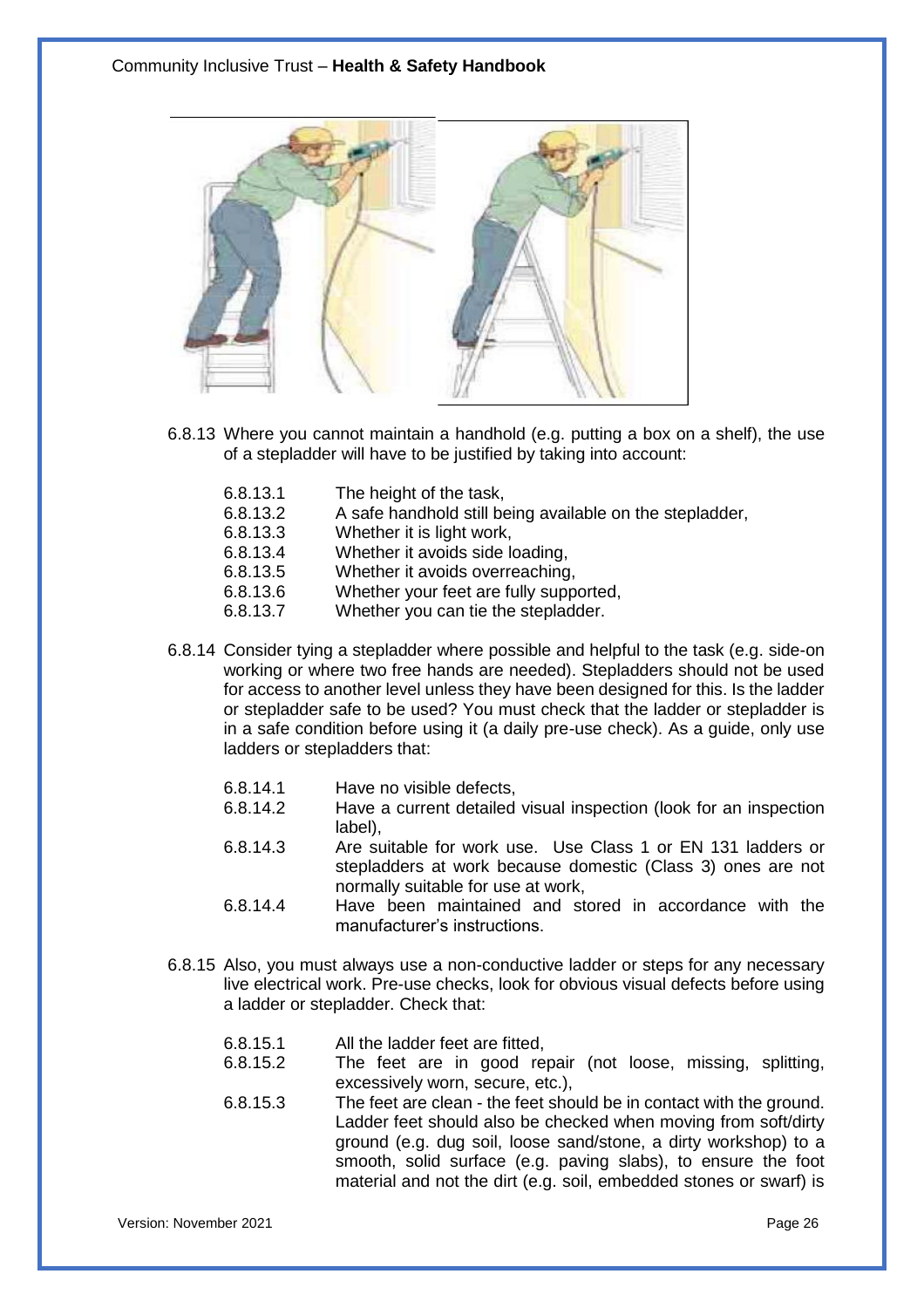making contact with the ground,

- 6.8.15.4 All the screws, bolts and hinges are secure,<br>6.8.15.5 On a stepladder, that the "spreaders" on the
- On a stepladder, that the "spreaders" on the ladder can be locked into place,
- 6.8.15.6 There are no other obvious signs of damage such as cracks.
- 6.8.16 If you find a problem, DO NOT USE the ladder. It should be repaired (if practicable) or destroyed. When storing ladders and stepladders, store them in a well ventilated area to prevent sagging and warping. Store straight ladders in flat racks or on wall brackets, don't hand them from the rungs. Store step ladders in the closed, vertical position. The information in this Guidance is based on the HSE leaflet 'Safe use of ladders and step ladders'.
- 6.9 Legionnaires Disease. All reasonable steps will be taken to identify potential legionellosis hazards and to prevent or minimise the risk of exposure. At risk systems include the hot and cold water storage and distribution system. To achieve control of legionella bacteria the school will implement measures to ensure any growth of the bacteria is kept to a minimum and systems maintained. Day to day responsibility for monitoring and ensuring that the systems are being correctly operated lies with the Site Manager and any problems should be reported to them.
- 6.10 Lone Workers, rules:
	- 6.10.1 Anyone working alone must have access to a telephone and ensure that a relative or colleague is aware,
	- 6.10.2 The caretaker (or other named person) must be informed of anyone intending to work late and a satisfactory arrangement made for locking up the building,
	- 6.10.3 When the caretaker (or other named person) is not present all lone workers, for reasons of security, health and safety, should lock themselves in the building,
	- 6.10.4 Staff must not place themselves in danger by challenging intruders or vandals but should call the police for assistance,
	- 6.10.5 Staff working alone have a responsibility for making themselves familiar with and following the school's safety procedures and location of safety equipment,
	- 6.10.6 If staff rely on mobile phones they must ensure that their network has good reception within school. Although phones can give extra reassurance, they do not provide complete protection and staff should still be alert for their own personal safety at all times,
	- 6.10.7 In the situation where two or more people are working in isolated areas of an otherwise unoccupied building, personnel should keep each other informed about their movements.
	- 6.10.8 When the last person has left the building and notified the caretaker (or other named person), he should then secure the building. This includes the closing of all fire doors and leaving on any emergency and exterior lights.
	- 6.10.9 When the caretaker (or other named person) arrives in the morning he must make a quick examination of the exterior of the building to make sure that there are no signs of a break-in or of anyone having been in the building. If the caretaker is in any doubt he should contact the Police/security firm and should never enter the building if he is unsure of his safety.
	- 6.10.10 Key holders are also advised to inform someone when they are attending an alarm call out.
	- 6.10.11 Lone workers should be capable of responding correctly to emergencies. Risk assessment should identify foreseeable events. Emergency procedures should be established and the people concerned trained in using the procedures. Emergency Procedures may need to cover:

Version: November 2021 **Page 27** Page 27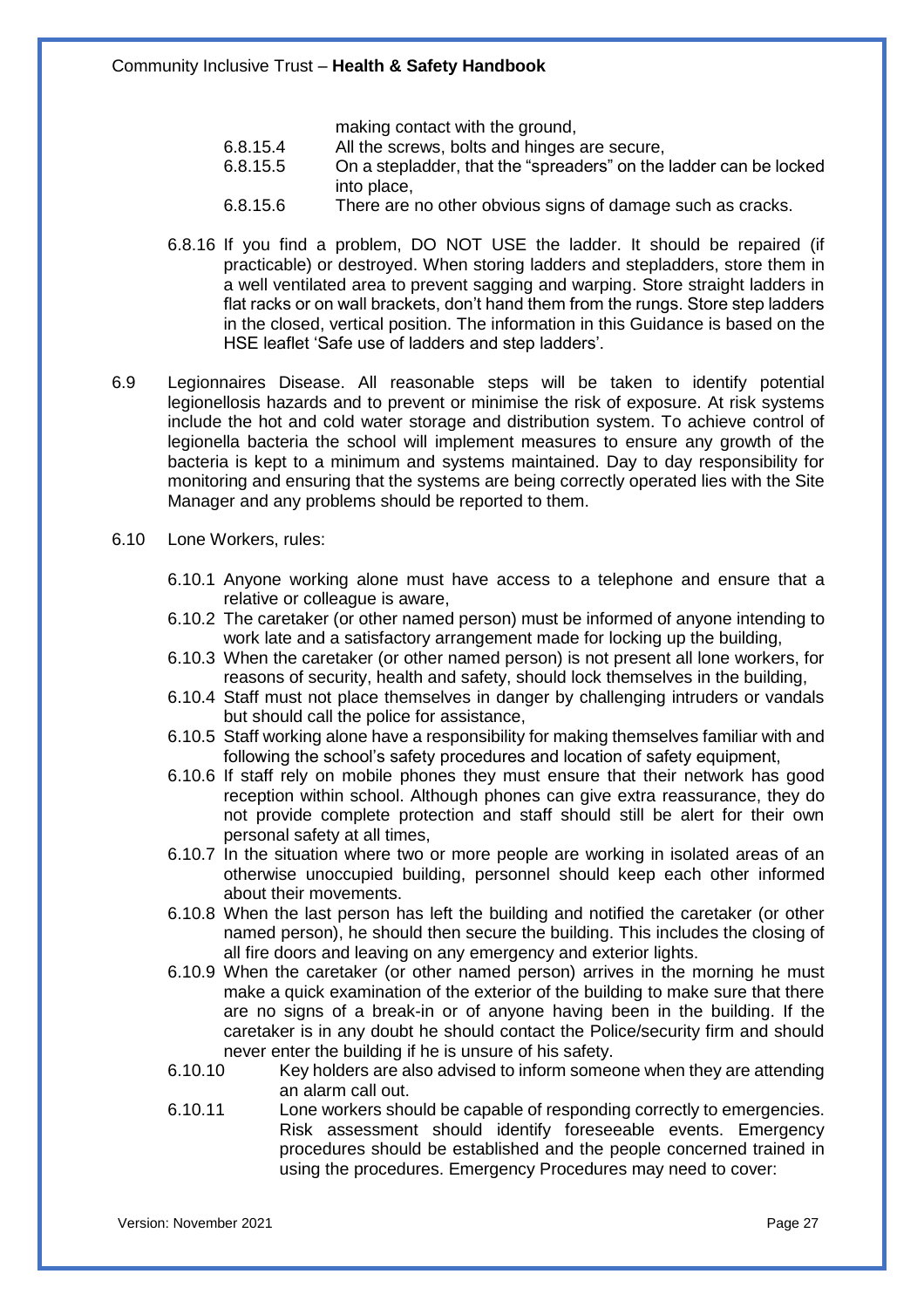- 6.10.11.1 Fires resulting from the activity or work being undertaken,<br>6.10.11.2 If a person has an accident what needs to be done to
	- If a person has an accident what needs to be done to recover them, especially important in laboratories,
- 6.10.11.3 Actions to be taken in case of a chemical spill,
- 6.10.11.4 Actions to be taken in the event of power failure (for example where the person is,
- 6.10.11.5 Reliant on power for their safety systems or for egress from a building e.g. power operated doors).
- 6.11 Manual Handling. Unnecessary or incorrect handling can cause injury, in particular to the back. Do not try to lift anything beyond your individual capability and before ascertaining weight, stability and centre of gravity. The correct handling technique required to lift items safely is demonstrated below:
	- 6.11.1 Plan the lift, consider where the load is to be placed, the distances involved; are there any obstructions such as closed doors, is assistance required and can handling aids or equipment be used.
	- 6.11.2 The feet should be positioned apart (shoulder width), one foot ahead of the other in the direction of the intended movement.

6.11.3 Adopt a good posture for handling with the knees bent (not squat – do not kneel), in order to gain the most effective power from the thigh muscles.





- 6.11.4 The back should be straight
	- not necessarily vertical (15 $^{\circ}$  20 $^{\circ}$  from vertical is alright) keeping the natural curve of the spine. It may help to tuck in the chin. If necessary, lean forward a little over the load to get a good grip and to keep the centre of gravity over the load.
- 6.11.5 The arms should be close to the body (nearer the centre of gravity) with the shoulders level and facing the same direction as the hips.
- 6.11.6 Ensure a firm grip on the load. Holding the load this way is also less tiring than keeping the fingers straight.
- 6.11.7 Raise the chin out and up as the lift begins, otherwise this results in round shoulders and a curved spine.
- 6.11.8 Keep the load as close to the trunk for as long as possible, and where relevant, keep the heaviest side of the load close to the body. Slide the load towards you if required.
- 6.11.9 Lift smoothly.
- 6.11.10 Move the feet, not the trunk, when turning to the side, i.e. do not twist.
- 6.11.11 Put the load down and then slide the load into the required position if necessary.

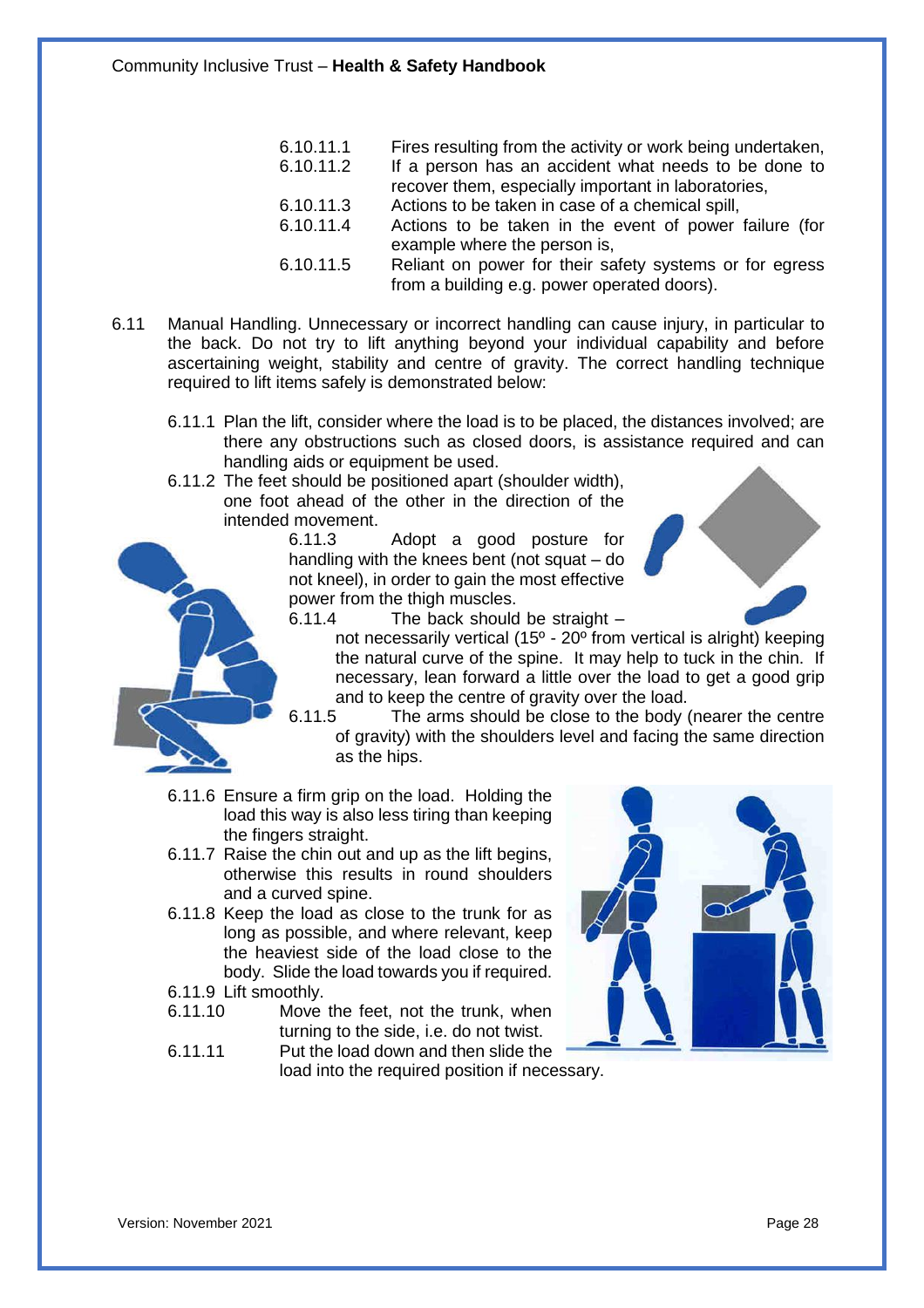

- 6.12 Team Handling. Handling by two or more people can make possible an operation that is beyond the capability of one person, or reduce the risk of injury to a solo handler.
	- 6.12.1 Additional difficulties may arise if team members impede each other's vision or movement, or if the load offers insufficient good handholds. This can occur particularly with compact loads which force the handlers to work close together or where the space available for movement is limited.
- 6.12.2 When lifting loads at or near floor level is unavoidable, handling techniques which allow the use of relatively strong leg muscles rather than those of the back are preferable, provided the load is small enough to be held close to the trunk. In addition, if the task includes lifting to shoulder height, allow the handlers to change hand grip. Bear in mind, however, that such techniques impose heavy forces on the knees and hip joints which must carry both the weight of the load and the weight of the rest of the body.
- 6.12.3 The closeness of the load to the body can also be influenced by foot placement. The elimination of obstacles which need to be reached over or into will permit the handler's feet to be placed beneath or adjacent to the load before beginning the manual handling operation.
- 6.13 A needle stick or sharps injury is when the skin is punctured or scratched by a needle or sharp device that may be contaminated. Needles will most commonly be found in adrenaline auto-injectors (known as EpiPens) or other medication prescribed to pupils or staff in an auto-injector. Needles, sharps and other waste or drug paraphernalia may also be illicitly brought on site by pupils, or be dumped on site by members of the public in an attempt to covertly dispose of it. As such, staff should be aware of the hazards posed by needles, sharps and similar waste. The direct handling of needles should be avoided. If this is not possible, pick up the needle by the thick end wearing gloves. The needle should then be placed in an appropriate container for disposal. A used EpiPen or other auto-injector for medication should be treated in the same way even if it incorporates a mechanism for automatically re-sheathing the needle after use. If you suffer an injury from a needlestick or sharp which may be contaminated you must:
	- 6.13.1 Encourage the wound to gently bleed, ideally holding it under running water,
	- 6.13.2 Wash the wound using running water and plenty of soap,
	- 6.13.3 Do not scrub the wound whilst you are washing it,
	- 6.13.4 Do not suck the wound,
	- 6.13.5 Dry the wound and cover it with a waterproof plaster or dressing,
	- 6.13.6 Seek medical assistance as advised by the First Aider,
	- 6.13.7 Report the injury to your line manager.
- 6.14 New Expectant Mothers. CIT Academies recognises that the general precautions taken to protect the health and safety of the workforce as a whole may not in all cases protect new and expectant mothers and there may be occasions when, due to their condition, different and/or additional measures will be necessary. Should you become pregnant or are returning to work after having a baby, then you are requested to notify your Head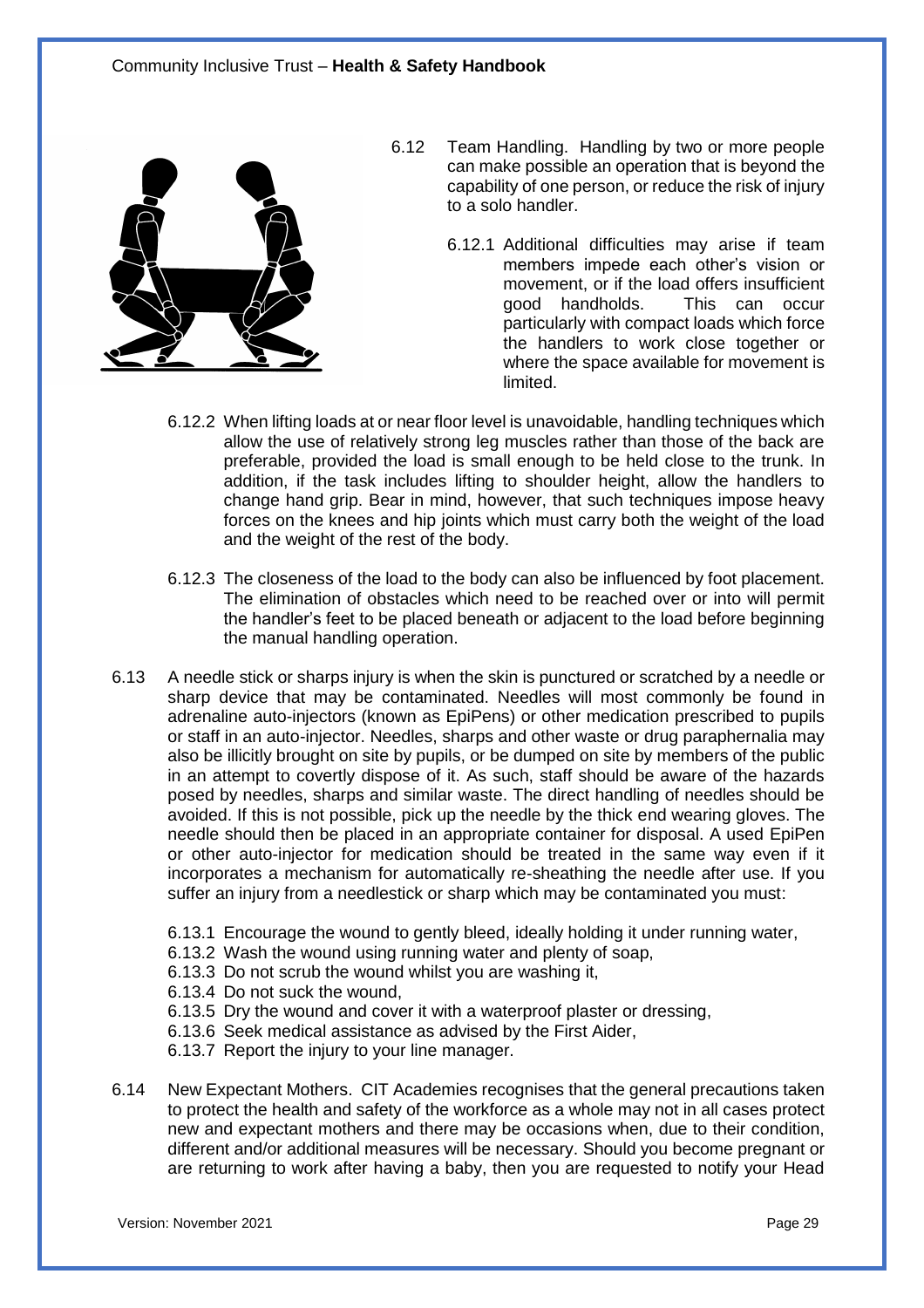Teacher at the earliest possible opportunity so a risk assessment can be carried out. Any necessary control measures will be implemented and reviewed regularly. Where risks cannot be eliminated or reduced to an acceptable level then consideration will be given to adjusting working conditions and/or hours or if necessary providing suitable alternative work or suspension with pay. New or expectant mothers should inform their Head Teacher of any changes which may affect the risk assessment including any medical conditions, incidents, etc.

- 6.15 Personal protective equipment (PPE) is provided by CIT Academies when the risk presented by a work activity cannot be eliminated or adequately controlled by other means. When it is provided, it is because health and safety hazards have been identified that require the use of PPE and it is therefore necessary to use it in order to reduce risks to a minimum. Employees and volunteers provided with PPE must:
	- 6.15.1 Wear the PPE as instructed or where indicated by signage,
	- 6.15.2 Maintain it in good condition,
	- 6.15.3 Report any defects to your manager,
	- 6.15.4 Ensure the PPE fits correctly, is comfortable and fully adjusted.
- 6.16 Safeguarding. Please refer to CIT's Safeguarding and Child Protection Policy. The below is general guidance from good practice, but the CIT Safeguarding and Child Protection Policy is the dominant guidance.
	- 6.16.1 All education professionals, including administrative and facilities staff as well as teaching staff, have a statutory duty of care to all pupils. This duty extends to promoting the welfare of pupils who require additional support but are not suffering harm or at immediate risk of harm.
	- 6.16.2 CIT Academies will promote awareness and best practice to deal with situations of suspected abuse or neglect and situations in which staff are best placed to observe such signs. Each school has appointed a designated safeguarding lead, who is responsible for providing support to staff members in their safeguarding duties and for liaising closely with the relevant social services such as children's social care.
- 6.17 Staff Responsibilities.
	- 6.17.1 CIT Academies requires all staff to:

| 6.17.1.1 | Assist in providing a safe environment in which children can learn,                                                              |
|----------|----------------------------------------------------------------------------------------------------------------------------------|
| 6.17.1.2 | Raise all concerns with the designated safeguarding lead,<br>including concerns about other staff members,                       |
| 6.17.1.3 | Always err on the side of caution and report suspected cases of<br>abuse or neglect,                                             |
| 6.17.1.4 | Report concerns directly to children's social care if it is not<br>possible to raise them with the designated safeguarding lead, |
| 6.17.1.5 | Always act in the best interests of the child.                                                                                   |

6.17.2 If at any point there is a risk of immediate serious harm to a child, staff members should make an immediate referral to children's social care. If the child's situation does not improve, staff members with concerns should press for reconsideration.

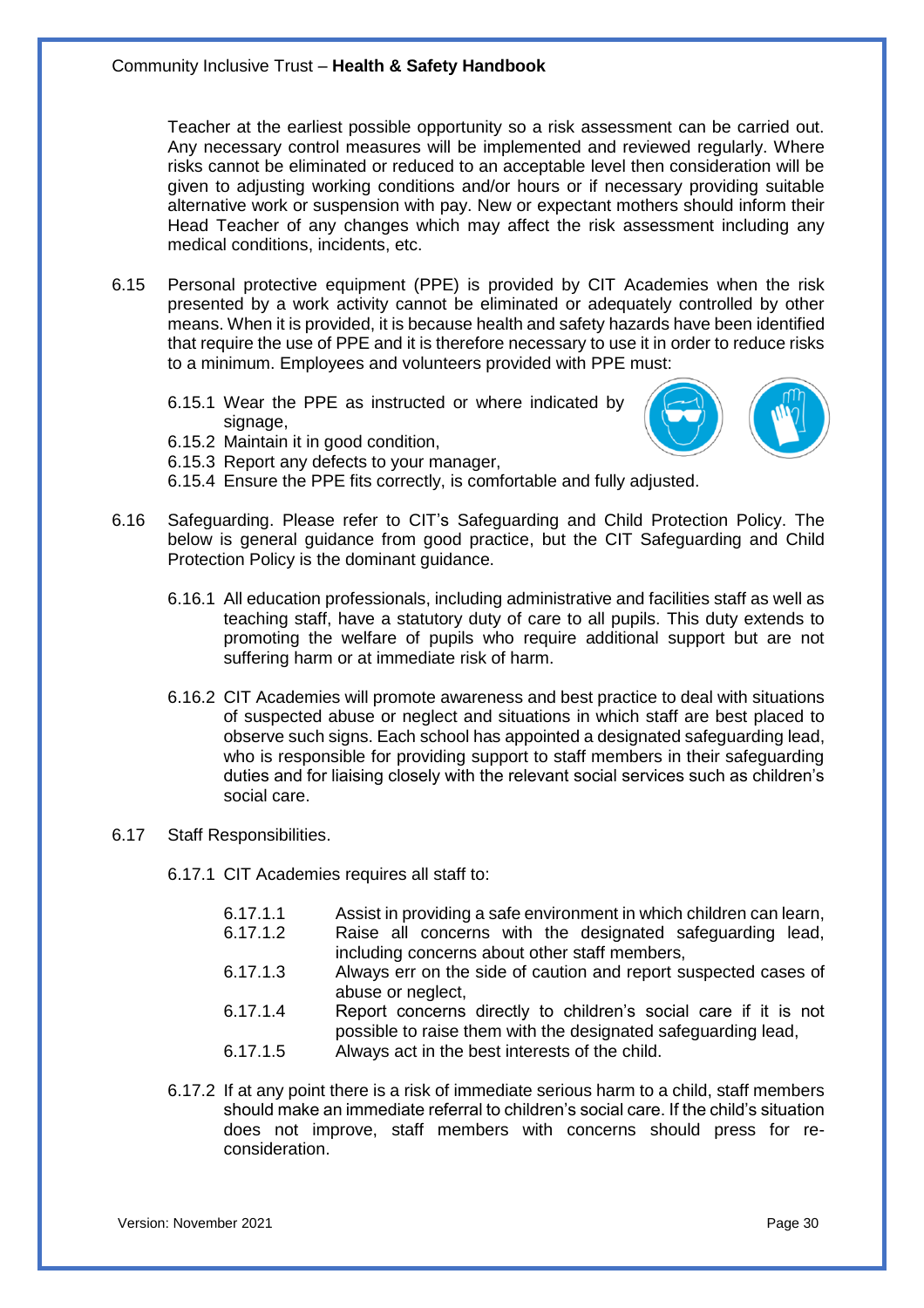- 6.17.3 Record Keeping. We will ensure that appropriate, accurate, legible and contemporaneous records of safeguarding concerns are made and stored securely in accordance with the Data Protection Act.
- 6.17.4 All staff should refer to the School Safeguarding Policy for full details of the school's policy and arrangements for safeguarding.
- 6.18 Smoking. Please refer to CIT's Smoking Policy.
	- 6.18.1 The below is general guidance from good practice but the CIT Smoking Policy is the dominant guidance. Exposure to second-hand smoke, also known as passive smoking, increases the risk of lung cancer, heart disease and other illnesses. Ventilation or separating smokers and non-smokers within the same airspace does not stop potentially dangerous exposure. It is the policy of CIT Academies

that all of its premises are smoke-free and that all staff and pupils have a right to work in a smoke-free environment. Smoking is prohibited throughout the entire school, including the use of all artificial smoking aids (electronic or otherwise) with no exceptions. This policy applies to all employees, pupils and visitors in all areas of the school, including school vehicles.



- 6.18.2 Implementation. All staff are obliged to adhere to and facilitate the implementation of the policy. Each school will ensure that all staff and contractors are aware of the policy on smoking. They will also ensure that all new personnel are given a copy of the policy on recruitment or induction.
- 6.18.3 Appropriate 'no smoking' signs will be clearly displayed at or near the entrances to the premises. Signs will also be displayed in school vehicles that are covered by the law.
- 6.19 Stress. The Health and Safety Executive define stress as "the adverse reaction people have to excessive pressure or other types of demand placed on them". This makes an important distinction between pressure, which can be a positive state if managed correctly, and stress which can be detrimental to health. Stress at work can come about for a variety of reasons. It may be excessive workload, unreasonable expectations, or overly-demanding work colleagues. As a reasonable school, we try to ensure that you are in a pleasant working environment and that you are as free from stress as possible. Employees who experience unreasonable stress which they think may be caused by work should raise their concerns with their manager or through the school's grievance procedure. If deemed appropriate, the school will provide access to confidential counselling for staff affected by stress caused either by work or external factors. Following action to reduce the risks, they shall be reassessed. If the risks remain unsustainable by the member of staff concerned, efforts shall be made to reassign that person to other work for which the risks are assessed as tolerable.
- 6.20 Supporting Pupils with Medical Needs. CIT Academies policy is to support pupils to attend school who have a medical condition. The school will therefore support the administration of short and long term medication and medical techniques where this is necessary for the pupil to continue to be educated at school. The school will also put in place procedures to deal with emergency medical needs. Each school will establish procedures to ensure that all concerned, staff, parents, pupils and, where relevant, health professionals are aware of the student's condition and what steps have been agreed either to manage the condition on a daily basis or to be implemented in case of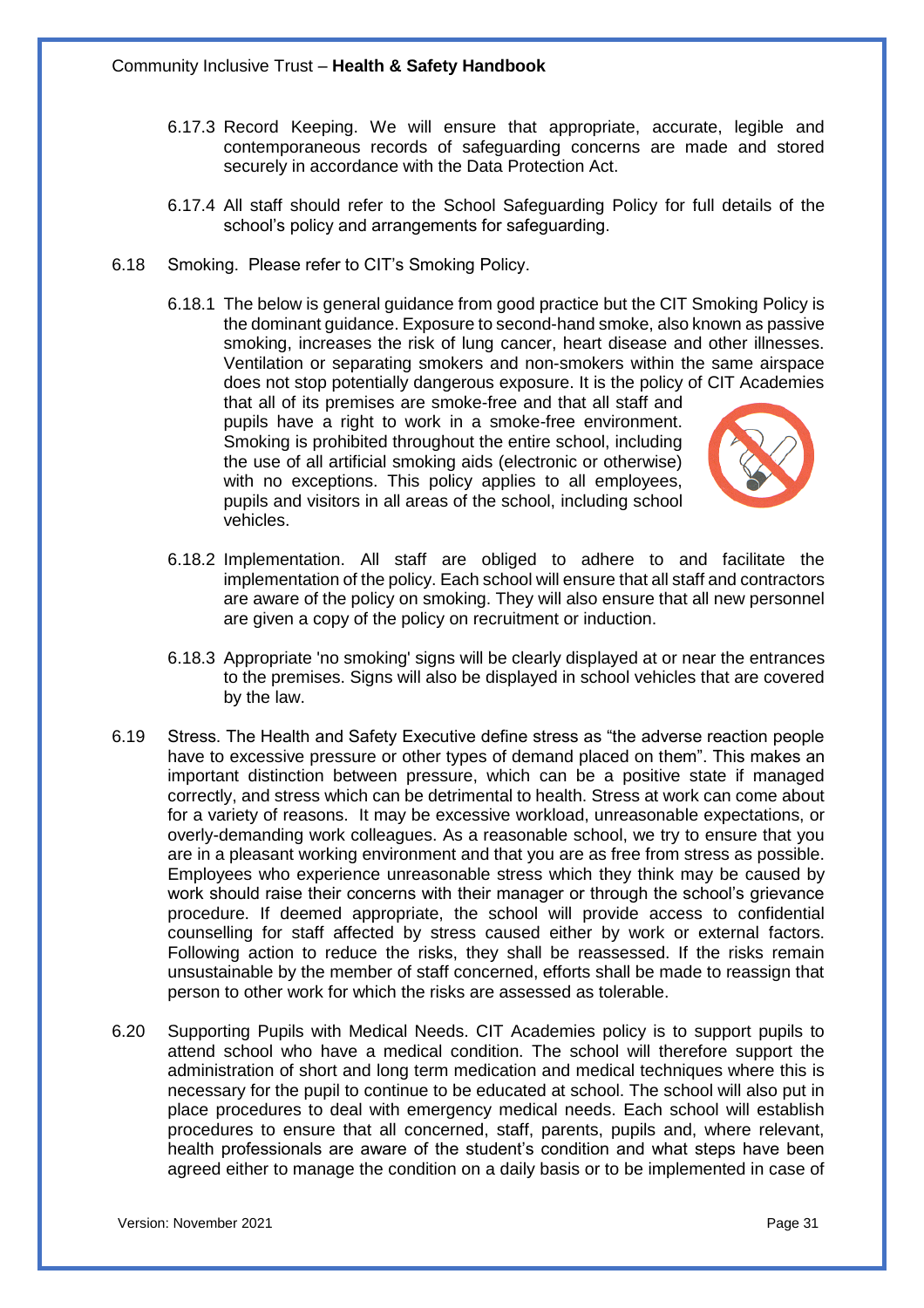an emergency. Individual health care plans are in place for those pupils with significant medical needs e.g. chronic or ongoing medical conditions such as diabetes, epilepsy, anaphylaxis etc. These plans will be completed at the beginning of the school year/when child enrols/on diagnosis being communicated to the school and will be reviewed/updated annually.

- 6.20.1 Administering Medicines. No child under 16 should be given medicines without their parent's written consent. Any member of staff giving medicines to a child should check: the child's name; prescribed dose; expiry date; written instructions provided by the prescriber on the label or container. If in doubt about any procedure staff should not administer the medicines but check with the parents or a health professional before taking further action. If staff have any other concerns related to administering medicine to a particular child, the issue should be discussed with the parent, if appropriate, or with a relevant health professional.
- 6.20.2 Self-Management. It is good practice to support and encourage children, who are able, to take responsibility to manage their own medicines from a relatively early age. As children grow and develop they should be encouraged to participate in decisions about their medicines and to take responsibility. Where children have been prescribed controlled drugs, staff need to be aware that these should be kept safely. However, children could access them for self-medication if it is agreed that it is appropriate.
- 6.20.3 Refusing Medicines. If a child refuses to take medicine, staff should not force them to do so, but should note this in the child's record and follow the agreed procedures. Parents should be informed of the refusal on the same day.
- 6.20.4 Educational Visits. Each school will consider what reasonable adjustments they might need to make to enable children with medical needs to participate fully and safely on visits. This might include reviewing and revising the visits policy and procedures so that planning arrangements will include the necessary steps to include children with medical needs. It might also include risk assessments for such children. Sometimes additional safety measures may need to be taken for outside visits. It may be that an additional supervisor, a parent or another volunteer might be needed to accompany a particular child. Arrangements for taking any necessary medicines will also need to be taken into consideration. Staff supervising visits should always be aware of any medical needs and relevant emergency procedures. Copies of health care plans should be taken on visits in the event of the information being needed in an emergency.
- 6.20.5 Sporting Activities. Any restrictions on a child's ability to participate in PE should be recorded in their individual health care plan. All adults should be aware of issues of privacy and dignity for children with particular needs. Some children may need to take precautionary measures before or during exercise and may also need to be allowed immediate access to their medicines such as asthma inhalers. Staff supervising sporting activities should consider whether risk assessments are necessary for some children, be aware of relevant medical conditions and any preventative medicine that may need to be taken and emergency procedures.
- 6.20.6 School Transport. Where pupils have life threatening conditions, specific health care plans should be carried on vehicles. The care plans should specify the steps to be taken to support the normal care of the pupil as well as the appropriate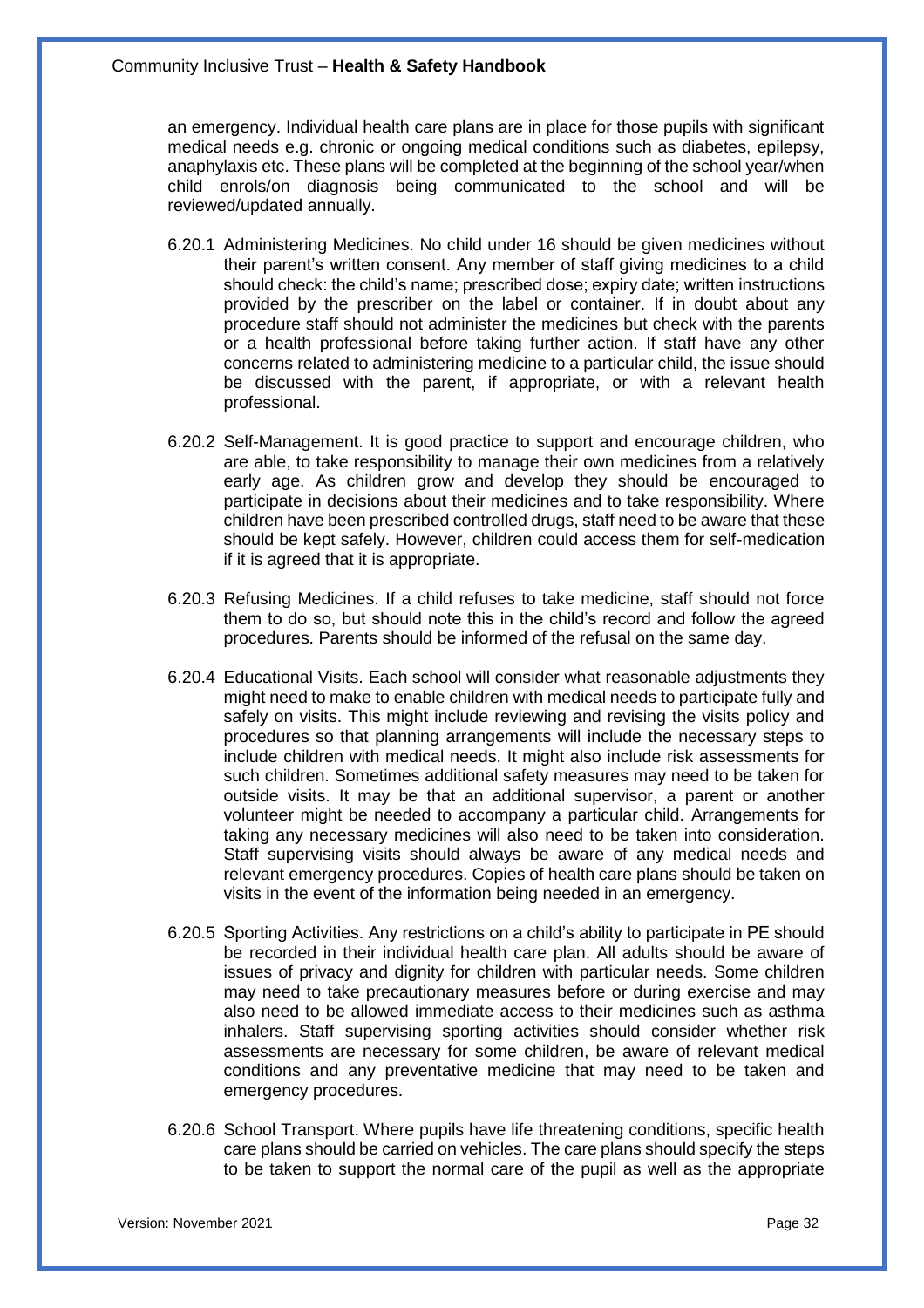responses to emergency situations. All drivers and escorts should have basic first aid training. Additionally, trained escorts may be required to support some pupils with complex medical needs. These can be healthcare professionals or escorts trained by them. Some pupils are at risk of severe allergic reactions. Risks can be minimised by not allowing anyone to eat on vehicles. All escorts should also be trained in the use of an adrenaline pen for emergencies where appropriate.

- 6.20.7 Non-Prescription Medication. Non-prescription medication should not be administered by school. This includes paracetamol and homeopathic medicines. Staff may not know whether the pupil has taken a previous dose, or whether the medication may react with other medication being taken. A child under 16 should never be given aspirin containing medicine, unless prescribed by a doctor. Where it is necessary to administer non-prescription medicine to a child, specific written permission must be obtained from parents / carers and the administration documented. If a pupil suffers regularly from acute pain, such as migraine, the parents should authorise and supply appropriate painkillers for their child's use, with written instructions about when the child should take the medication. A member of staff should notify the parents that their child has requested medication and supervise the pupil taking the medication if the parents have agreed to it being taken.
- 6.21 Temporary Staff and Volunteers. CIT Academies will take the necessary measures to ensure the health and safety of any temporary and volunteer staff in its employment and conduct CIT Volunteer Risk Assessment prior to the individual starting work.
	- 6.21.1 To achieve this, each school will provide temporary or volunteer staff with the following information prior to starting work;
		- 6.21.1.1 Details of the qualifications and skills required to do the work safely,
		- 6.21.1.2 The requirements of the safeguarding policy,
		- 6.21.1.3 A risks to health and safety identified by workplace risk assessments,
		- 6.21.1.4 The preventive measures to be taken,
		- 6.21.1.5 Safe working procedures,
		- 6.21.1.6 The action to be taken in the event of an emergency.
	- 6.21.2 The competence of temporary and volunteer staff will be assessed to ensure they are capable of working safely. Trainee teaching staff or student teachers are additionally required to complete the proper DBS checks and to assist with implementing the school's safeguarding policy during their work.
	- 6.22 Training. Training in health and safety is a legal requirement and also helps create competent employees at all levels within the school to enable them make a far more effective contribution to health and safety, whether as individuals, teams or groups. All employees will receive induction training. Such training will cover:
		- 6.22.1 Fire procedures, warning systems, actions to be taken on receiving warning, locations of exits/escape routes, evacuation and assembly procedures, first aid/injury reporting procedures, names of first aiders/appointed persons, instruction on any prohibition areas (i.e. no smoking), issue of protective clothing/equipment and its use, instruction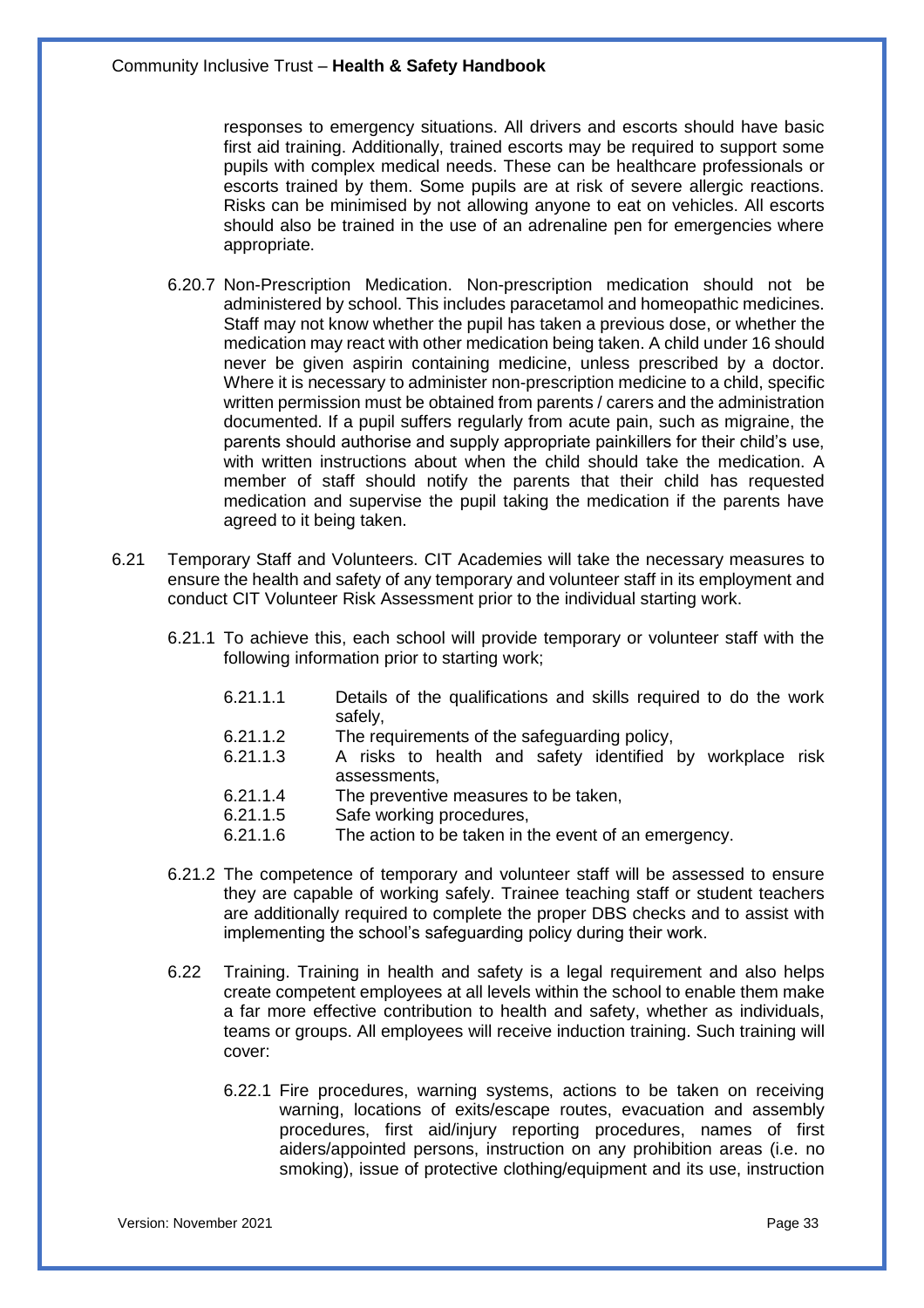under COSHH, mandatory protection areas, thorough instruction applicable to their particular duties at work etc.

- 6.22.2 Training needs will be reviewed as a result of job changes, promotion, new activities or new technology, following an accident/incident and performance appraisal. Records of training will be kept for all employees. Employees must:
	- 6.22.2.1 Participate in the induction training activities they have been required to attend or carry out,
	- 6.22.2.2 Work according to the contents of any training they receive,
	- 6.22.2.3 Ask for clarification of any points they do not fully understand,
	- 6.22.2.4 Not operate hazardous plant or equipment, use hazardous chemicals or carry out any hazardous activity unless they have been appropriately trained and instructed.
- 6.23 Visitors. In the interest of safety and security, CIT Academies will take the necessary measures to protect staff and visitors from any accidents or incidents that may occur during visiting. Employees aware of people on the premises who may be unauthorised should report these to their manager for action.
	- 6.23.1 Employees hosting visitors must ensure that;
		- 6.23.1.1 They are authorised to enter the premises or are accompanied,
		- 6.23.1.2 They adhere to applicable health and safety instructions and rules during their visit,
		- 6.23.1.3 Adequate information is passed to ensure their safety including emergency information,
		- 6.23.1.4 Any protective clothing required is provided and worn,
		- 6.23.1.5 Any accidents / incidents involving visitors are reported through the accident reporting arrangements.
	- 6.23.2 Emergency Action. In the event of the fire alarm sounding, all visitors should be escorted to the assembly point by their host. Visitors should not leave the area before notifying the senior person present.
- 6.24 Window Restrictors. The fitting and use of window restrictors within school premises is used to ensure the safety and security of members of staff, pupils and visitors. The school is particularly concerned with preventing persons from falling from height, and has fitted window restrictors to remove the possibility of persons opening a gap large enough for a person to fall through. It is therefore essential that all window restrictors are maintained in a good working order and that all staff report defects to their line manager as a matter of urgency. If you discover a window restrictor that is damaged or broken you must report it to your line manager or Site Manager. Any window restrictor that is found to be broken will be replaced or repaired as a matter of urgency, but you must ensure that you leave the window locked and do not open it until repairs are carried out. If the repair will not take place for more than a day, temporary signage should be put in place to indicate that the window should not be used.
- 6.25 Work at Height. CIT Academies will take all reasonable steps to provide a safe working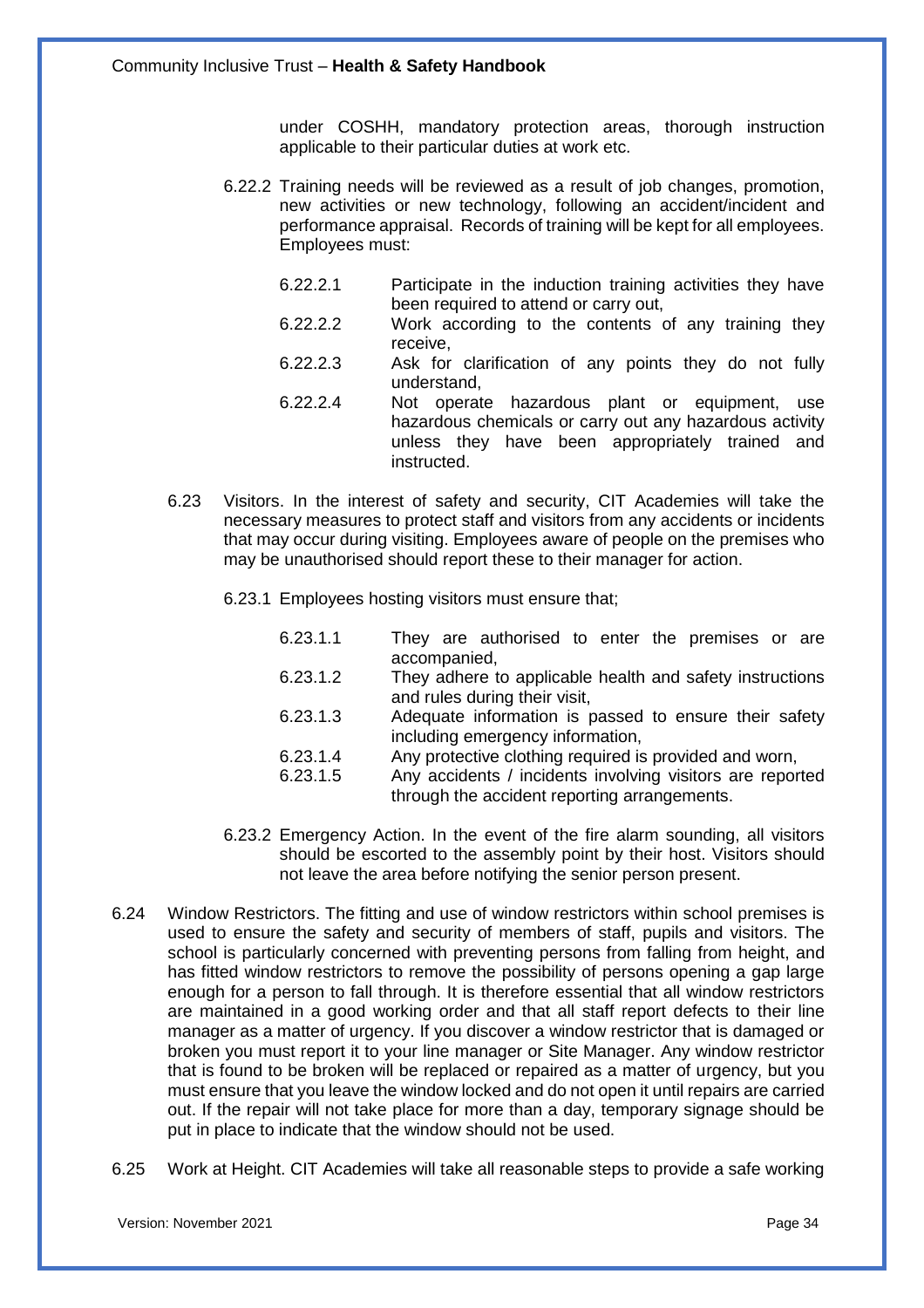environment for all employees who may be affected by work at height activities.

- 6.25.1 Using Ladders (including stepladders). Ladders and stepladders should only be used for short duration tasks (less than 30 minutes), light duty tasks or where more suitable access equipment cannot be used due to existing features of the site which cannot be altered. Only those persons who have been trained to use ladders safely may use them.
- 6.25.2 Prior to use it should always be ensured that the ladder is in good condition and fit for purpose. Where ladders are to be used to work from it should be ensured that:
	- 6.25.2.1 A secure handhold and support are available at all times,
	- 6.25.2.2 The work can be completed without stretching,
	- 6.25.2.3 The ladder can be secured to prevent slipping.
- 6.25.3 Under no circumstances should high areas be accessed using chairs, tables or such other items of furniture not designed the purpose.
- 6.26 Work Equipment. CIT Academies will provide a safe working environment in relation to work equipment safety and ensure all employees receive appropriate safety information and training in their work equipment. Employees must:
	- 6.26.1 Only use work equipment for which they have received information and training for,
	- 6.26.2 Not undertake any maintenance work unless competent and authorised to do so,
	- 6.26.3 Not interfere with or remove anything which has been provided for safety reasons,
	- 6.26.4 Report defects immediately to their manager/supervisor,
	- 6.26.5 Use any personal protective equipment as required.
- 6.27 Working Time Regulations. CIT Academies will ensure that all workers under their control adhere to the working time regulations. The working time regulations are designed to limit the number of hours' individuals have to work. The school will NOT encourage workers to work over the 48 hours but workers can choose to work longer hours if they wish by opting out. Workers cannot be forced to opt out and can revoke their opt out if they give a suitable notice period. Individuals who are tired due to working excessive hours are more likely to suffer from mental health problems, general ill health and make mistakes leading to accidents.
	- 6.27.1 A summary of the requirements for adult workers:

| A maximum of 48 hours per week, averaged out over a 17 week<br>reference period (employees can opt out of this),                       |
|----------------------------------------------------------------------------------------------------------------------------------------|
| Entitlement to a minimum uninterrupted rest period of 11 hours in<br>every 24-hour period with no opt out,                             |
| Entitlement to 28 days paid holiday per year (including statutory<br>holidays) for full time workers (pro-rata for part time workers), |
| Maximum of 8 hours per shift for night shift workers,                                                                                  |
| Free health assessments for night shift workers,                                                                                       |
| 24 hour rest period at least once a week, can be 48 hours every<br>fortnight with no opt out,                                          |
| Entitlement to a rest break, if working over six hours,                                                                                |
| Employees must not suffer any detriment if they choose not to opt                                                                      |
|                                                                                                                                        |

Version: November 2021 Page 35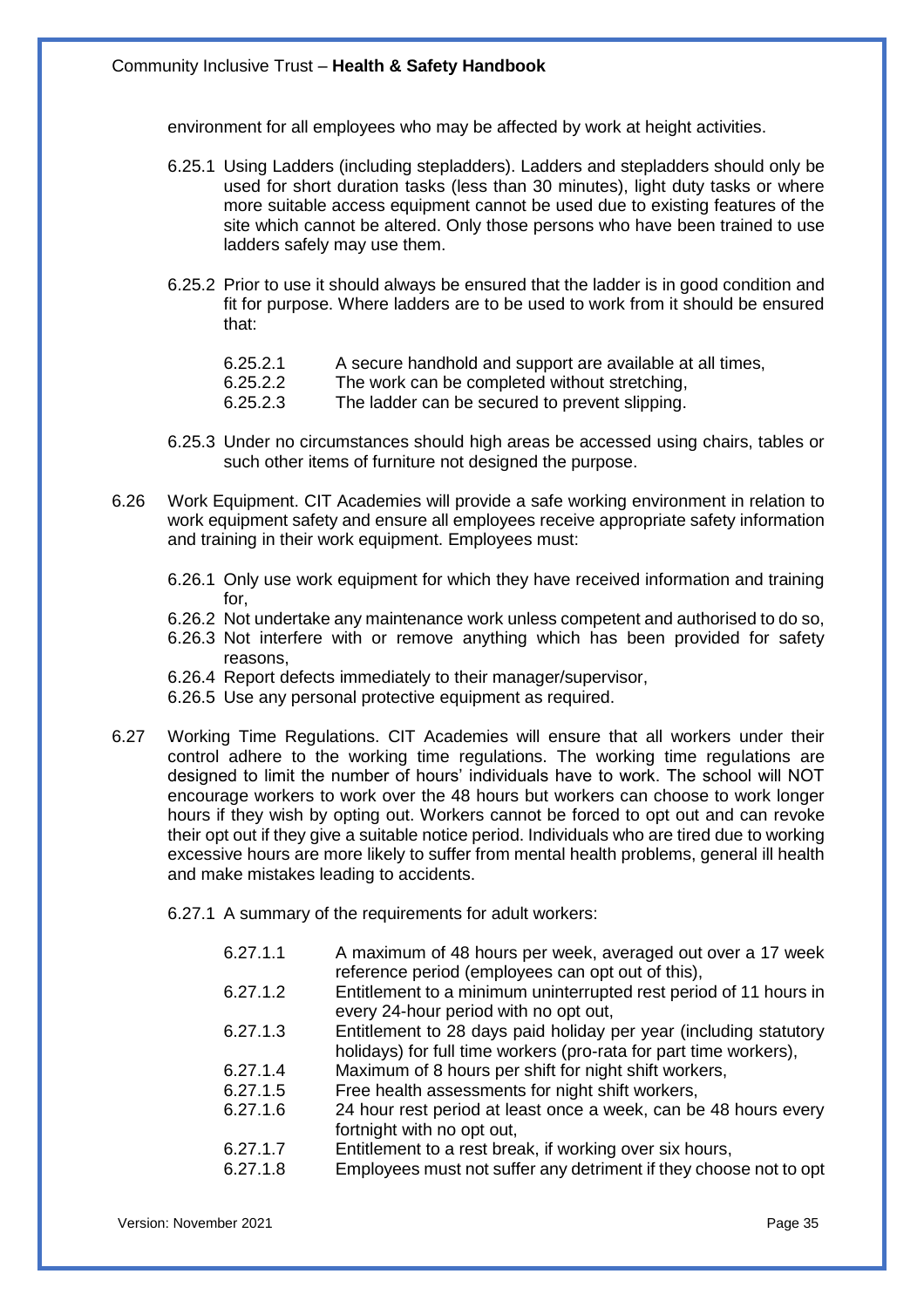out.

- 6.27.2 Travelling to and from the normal work place, break periods, rest periods, holidays and sickness do not count as working time. The reference period of 17 weeks can be increased 26 weeks or 52 weeks by local collective agreements with recognised trade unions or official employee representatives. A young person's maximum hours are limited to 40 hours per week with no reference period. Young persons are generally excluded from shift working.
- 6.27.3 Further information. All staff should refer to the Employee Handbook for full details of the school's policy on working times, holidays and other benefits.
- 6.28 Workplace Transport. CIT Academies will take all reasonable steps to control and manage the risks from the use of workplace transport. Pedestrian and vehicle traffic will be prevented from coming into contact wherever possible, and vehicles will be controlled on site so as to pose minimal risk to each other and to persons present on site.
	- 6.28.1 Employees must:
		- 6.28.1.1 Obey all instructions regarding designated traffic routes and restricted areas whether on foot or in a vehicle,
		- 6.28.1.2 Refrain from entering or directing others into restricted areas,
		- 6.28.1.3 Adhere to school procedures and the directions of designated site personnel (such as banksmen) when carrying out reversing, loading and unloading, parking or similar vehicle-based activities,
		- 6.28.1.4 Complete any required competency assessments for driving,
		- 6.28.1.5 Comply with all vehicle operations procedures,
		- 6.28.1.6 Adhere to the site speed limits.
	- 6.28.2 When using school vehicles, employees must report any damage or defect to the vehicle promptly.

#### **7. Health and Safety Handbook Acknowledgement Form**

- 7.1 On reading the Health and Safety Handbook all employees are required to sign a form stating that they have read and understood the handbook.
- 7.2 Clearly, CIT will do all in their power to ensure the health and safety and welfare of all their staff and CIT look to all of their employees to abide by the Health and Safety standards laid down.
- 7.3 CIT have formulated their Health and Safety at Work Policy as legally required and this handbook informs all employees, pupils and visitors of those sections of the Policy which affect them.
- 7.4 Employees should read the information contained in this Handbook and adhere to the rules at all times. They are required to update pupils and visitors as required.
- 7.5 Employees are advised to discuss any queries they may have with their line manager and sign the associated form to confirm they have read and understood the handbook.
- 7.6 The associated form states "I, the undersigned, have read the Health and Safety Handbook and understand and accept its contents. I will keep myself informed of its contents."